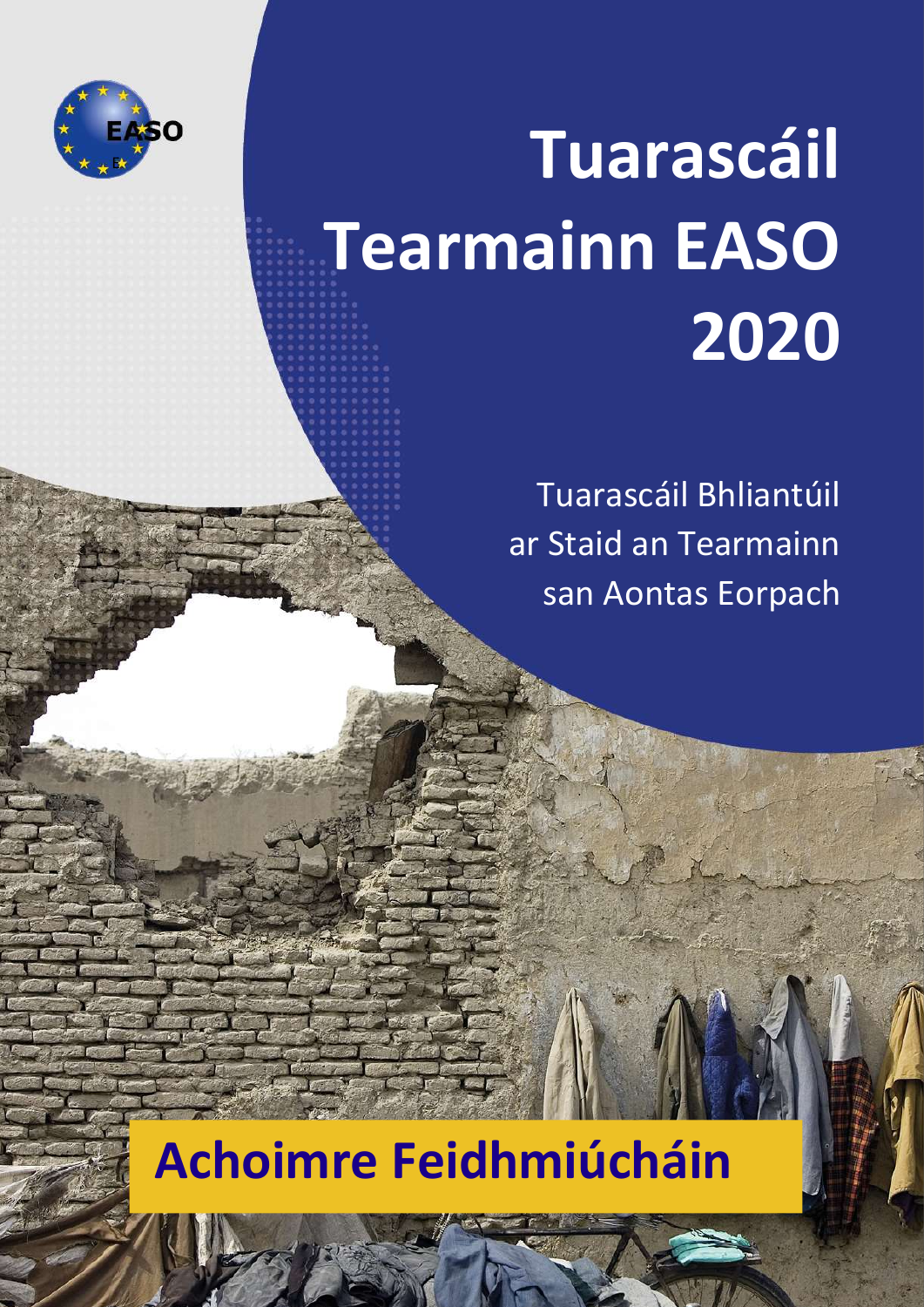

## **Tuarascáil Tearmainn EASO 2020**

**An Tuarascáil Bhliantúil ar Staid an Tearmainn san Aontas Eorpach**

**ACHOIMRE FEIDHMIÚCHÁIN**

SUPPORT IS OUR MISSION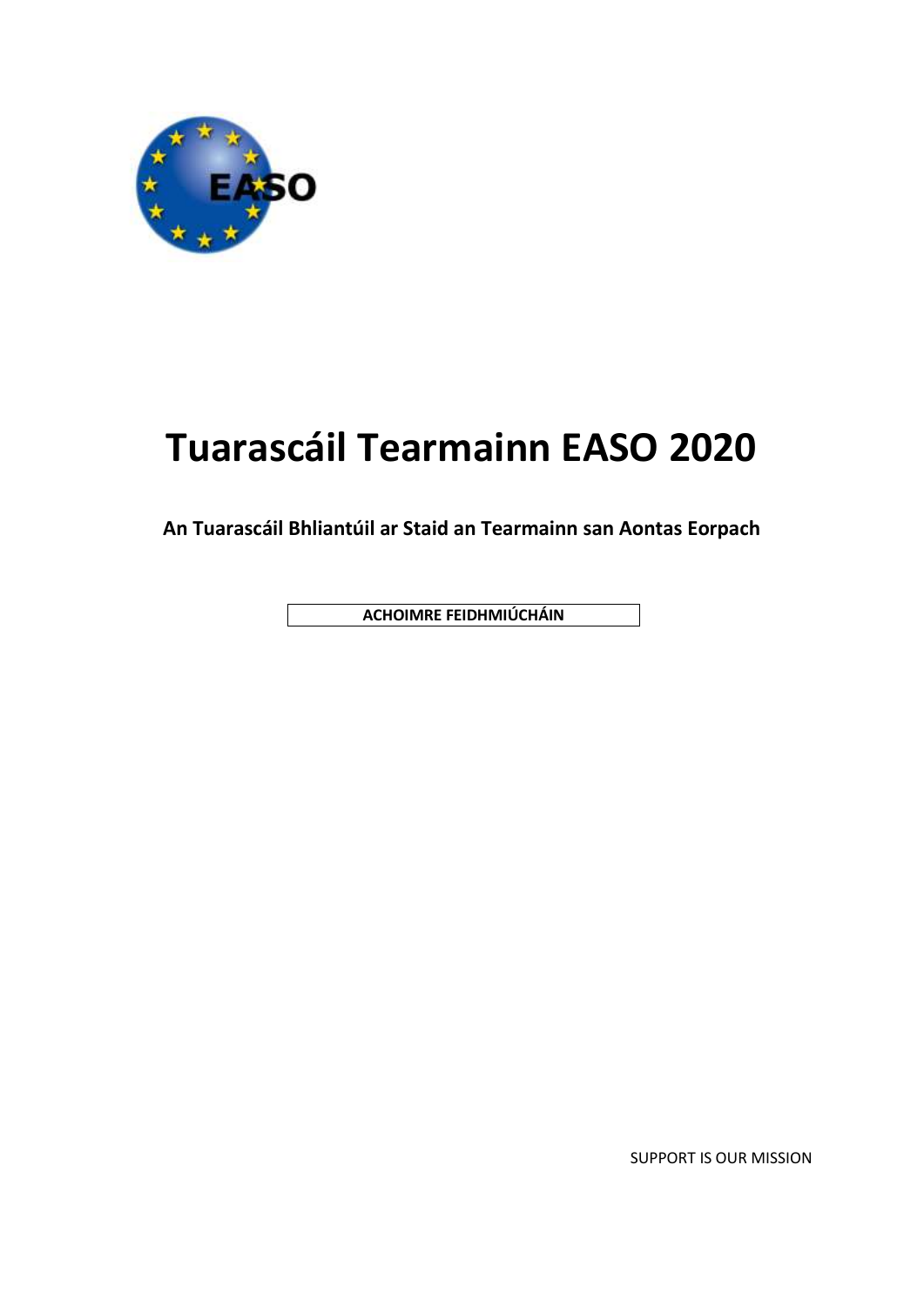Íomhá an chlúdaigh: UN Photo/Eskinder Debebe Deilbhíní agus léaráidí: iStock by Getty Images, Microsoft 365

© An Oifig Tacaíochta Eorpach do Chúrsaí Tearmainn, 2020 Is ceadmhach seo a atáirgeadh ach aitheantas a thabhairt don fhoinse.

Maidir le grianghraif nó aon ábhar eile nach bhfuil faoi chóipcheart EASO a úsáid nó a atáirgeadh, ní mór cead a iarraidh go díreach ó úinéir an chóipchirt.

ISBN 978-92-9485-529-9 DOI 10.2847/91298 Uimhir chatalóige BZ-04-20-293-GA-N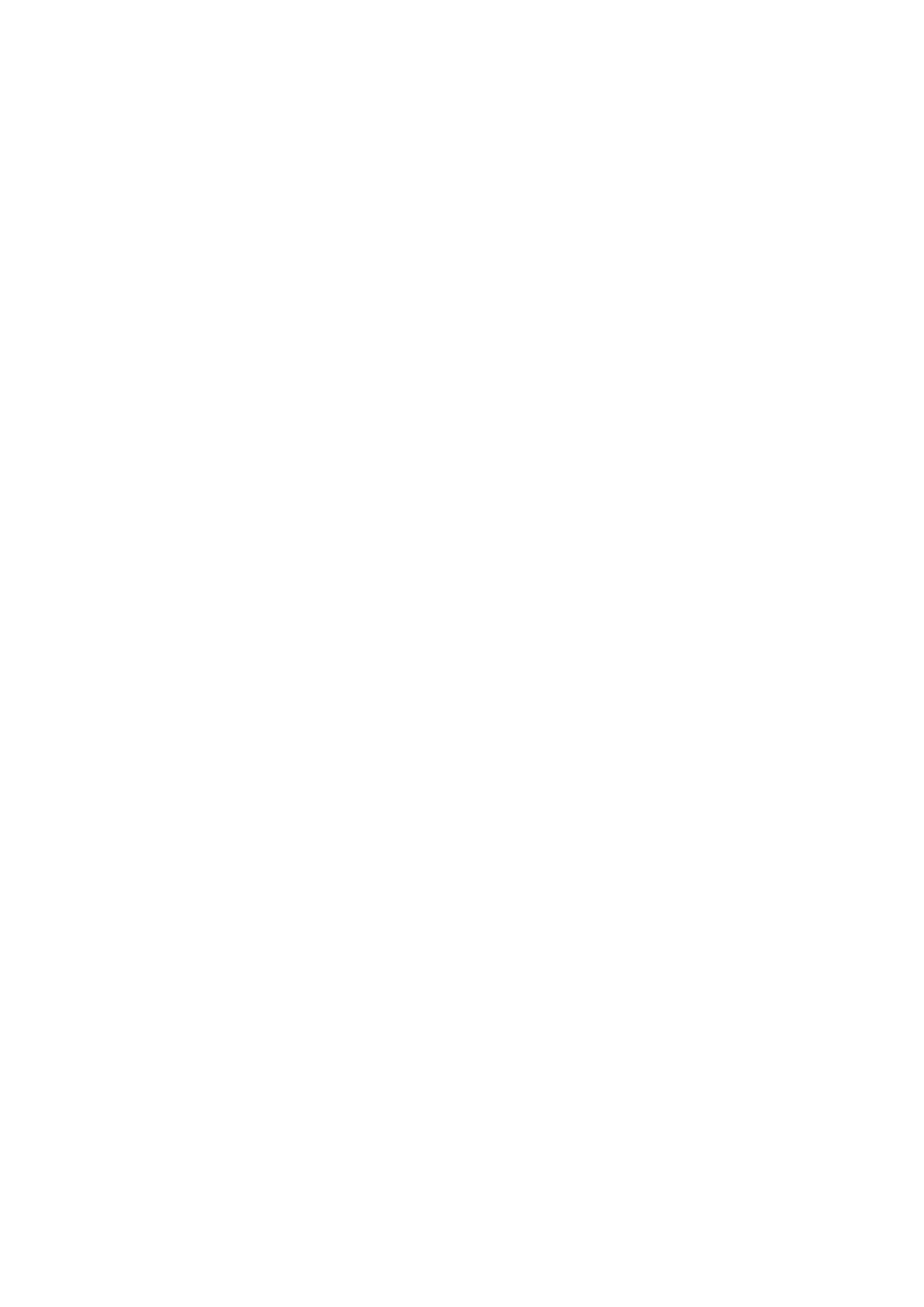### **Brollach**

Agus méadú tagtha arís ar líon na n-iarratas ar chosaint idirnáisiúnta san Eoraip in 2019 (den chéad uair ó 2015), is ardtosaíocht i gclár oibre beartais an Aontais i gcónaí é tearmann. De réir mar a athraíonn na treochtaí le himeacht ama, táimid fós ag obair i dteannta a chéile chun na réitigh is fearr a sholáthar do dhaoine a bhfuil cosaint de dhíth orthu, agus ag an am céanna tá sláine na gcóras náisiúnta tearmainn á caomhnú.

In eagrán 2020 de *[Thuarascáil Tearmainn EASO](https://easo.europa.eu/asylum-report)* tugtar forbhreathnú achomair agus cuimsitheach ar phríomhfhorbairtí i gcosaint idirnáisiúnta agus ar fheidhmiú an Chomhchórais Eorpaigh Tearmainn (CET). Chun a tuarascáil bhliantúil shuaitheanta a tháirgeadh, bailíonn agus déanann EASO anailís ar fhaisnéis ó réimse leathan foinsí iontaofa chun mionscrúdú a dhéanamh ar athruithe agus ar fheabhsuithe beartais le linn na bliana, agus leagtar béim ar na dúshláin atá fós le sárú.



Ó tharla go bhfuil 10 mbliana ar an bhfód á cheiliúradh ag EASO in 2020, smaoinímid ar an méadú atá ag teacht ar thábhacht na gníomhaireachta chomh fada is a bhaineann le cúnamh oibríochtúil agus teicniúil i gcúrsaí tearmainn a chur ar fáil do thíortha AE+. Tá an fhaisnéis a chuireann EASO ar fáil ríthábhachtach chun cur ar chumas lucht déanta beartas cinntí eolasacha a dhéanamh, chun cabhrú le tíortha déileáil le tírdhreach ina bhfuil patrúin imirce atá ag athrú de shíor agus chun údaráis riaracháin náisiúnta a chumhachtú chun sruth leanúnach iarratas a phróiseáil, cás ar chás.

Táimid ag tnúth le fada an lá le rialachán nua a ghlacadh do Ghníomhaireacht an Aontais Eorpaigh um Thearmann, a dhéanfaidh gníomhaireacht lánfheidhme AE de EASO, a neartóidh a ról agus a leathnóidh a sainordú. Mar lárionad saineolais ar thearmann, leanfaidh EASO de thacaíocht sheirbhísdhírithe, neamhchlaonta agus thrédhearcach a chur ar fáil chun CET a chur chun feidhme go héifeachtach.

Táim buíoch den chomhoibriú leanúnach lenár gcomhpháirtithe uile i dtreo córas tearmainn coiteann, trédhearcach agus inbhuanaithe ar fud na hEorpa. Is féidir le córais éifeachtúla freagairt go tapa do na patrúin athraitheacha i sreabha imirce agus próiseas soiléir, cothrom agus ómósach a áirithiú do gach iarratasóir ar chosaint idirnáisiúnta. Tá staideanna domhanda agus náisiúnta ag teacht chun cinn in 2020 cheana féin, rud a d'fhéadfadh a bheith mar bhonn le níos mó daoine ag lorg tearmainn. Anois, níos mó ná riamh, ní mór dúinn leanúint de bheith ag obair i dtreo chomhchóras Eorpach tearmainn trí chóineasú a bhaint amach chun aghaidh a thabhairt ar na riachtanais le haghaidh cosaint idirnáisiúnta agus chun dlúthpháirtíocht a léiriú leis na Ballstáit is mó atá faoi bhrú.

**Nina Gregori**

Nua fry

Stiúrthóir Feidhmiúcháin An Oifig Tacaíochta Eorpach do Chúrsaí Tearmainn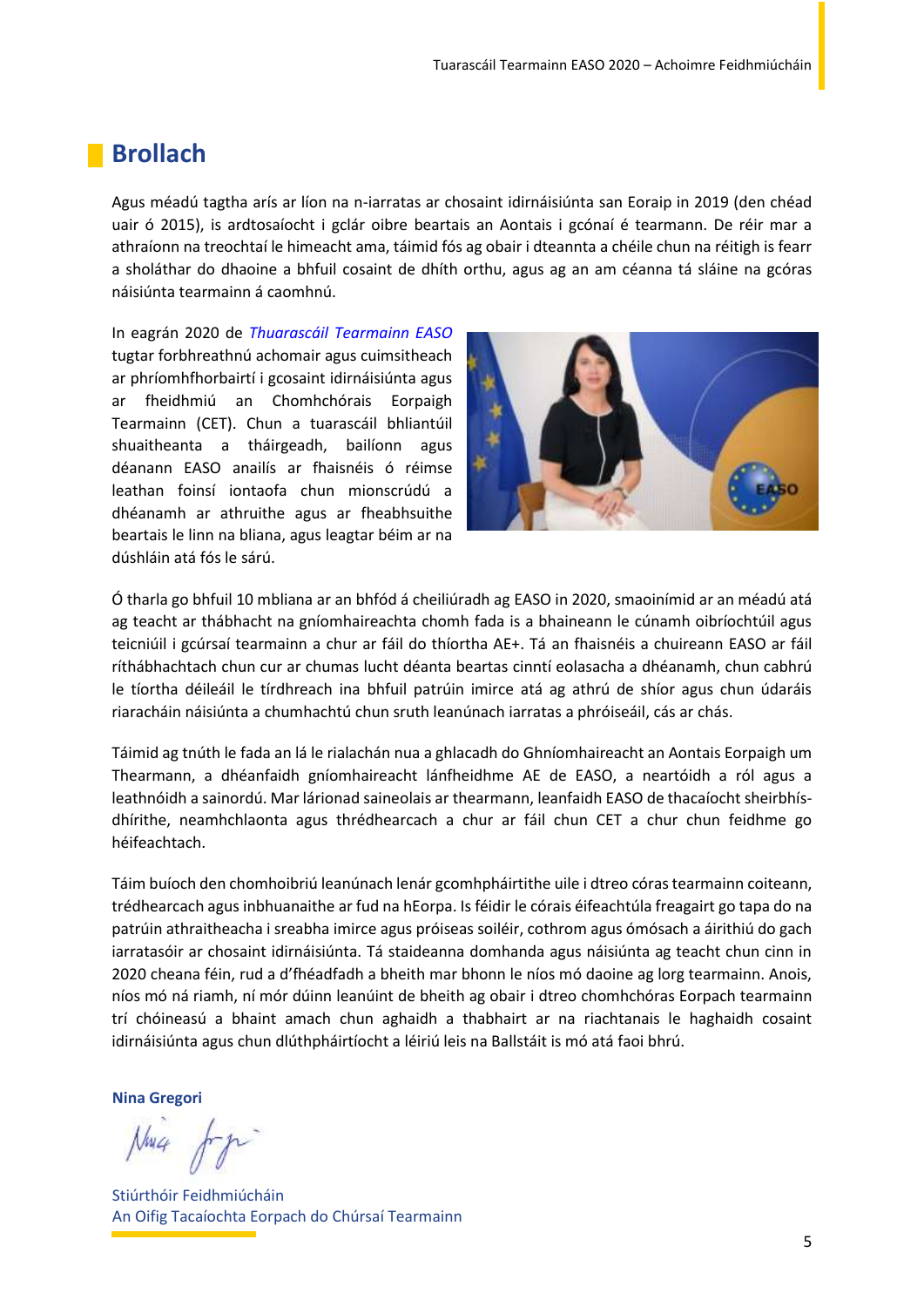## **Réamhrá**

Tugtar forbhreathnú cuimsitheach i *[dTuarascáil Tearmainn EASO 2020](https://easo.europa.eu/asylum-report)* ar fhorbairtí i réimse na cosanta idirnáisiúnta ar an leibhéal Eorpach agus ar an leibhéal náisiúnta. Bunaithe ar réimse leathan foinsí, tugtar léargas gairid sa tuarascáil ar chomhthéacs domhanda an tearmainn, tarraingítear aird ar fhorbairtí san Aontas Eorpach (AE) agus scrúdaítear na príomhthreochtaí agus na príomhathruithe sa reachtaíocht, i mbeartais, i gcleachtais agus i gcásdlí ar fud Bhallstáit AE, na hÍoslainne, Lichtinstéin, na hIorua agus na hEilvéise (tíortha AE+). Dírítear sa tuarascáil ar phríomhréimsí an Chomhchórais Eorpaigh Tearmainn (CET), agus cuirtear san áireamh freisin comhthéacs níos leithne na himirce agus na gceart bunúsach.

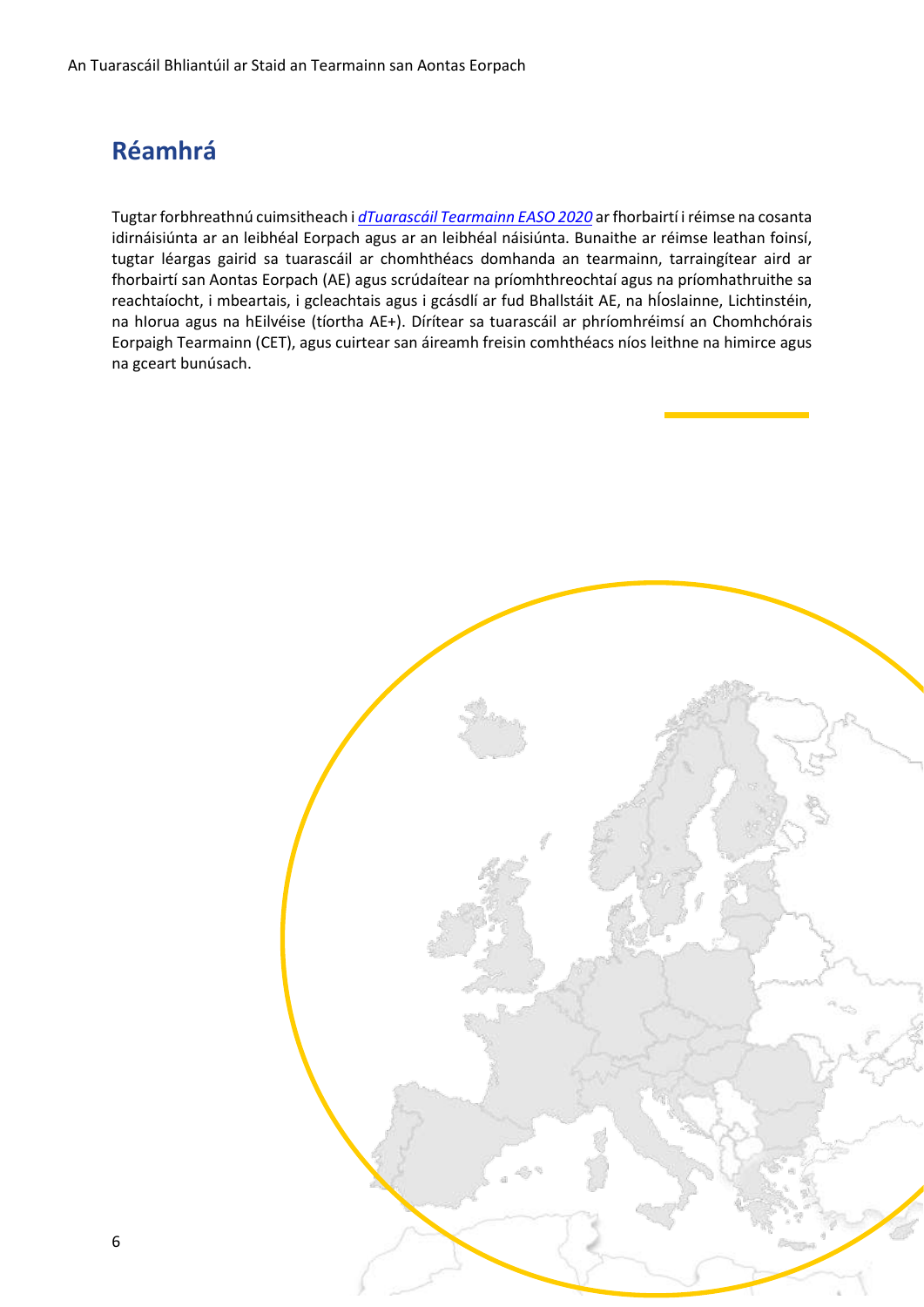## **1. Forléargas domhanda ar réimse an tearmainn in 2019**



Tá an t-easáitiú éigeantach de dheasca coinbhleachta, géarleanúna, sáruithe ar chearta an duine, tubaistí nádúrtha agus éiceachórais tháireacha ag tarlú i ndáil leis na milliúin daoine ar fud an domhain atá ag teitheadh óna dtithe ar thóir slándála. Le blianta beaga anuas, ba é coinbhleacht, foréigean foircneach agus éagobhsaíocht thromchúiseach pholaitiúil i roinnt réigiún ar domhan ba chúis le heasáitiú suntasach daonra.

I measc na ndaoine a ndéanann an t-easáitiú difear dóibh tá dídeanaithe, agus is é an sainmhíniú atá luaite le 'dídeanaí' duine ar cuireadh iallach air/uirthi teitheadh óna t(h)ír mar gheall ar imní a bhfuil bunús maith leis go ndéanfar géarleanúint air/uirthi mar gheall ar chúiseanna a bhaineann le cine, reiligiún, náisiúntacht, ballraíocht i ngrúpa sóisialta ar leith nó tuairim pholaitiúil. Níor thrasnaigh 'daoine easáitithe ina dtír féin' teorainn a dtír féin ach fós d'fhéadfaidís a bheith leochaileach.

I gcomhthéacs na hEorpa, cuimsíonn cosaint idirnáisiúnta stádas dídeanaí agus stádas cosanta coimhdí. Tagraíonn stádas cosanta coimhdí do dhaoine nach gcáilíonn do stádas dídeanaí ach atá incháilithe le haghaidh cosanta toisc go mbaineann baol díobhála tromchúisí leo, arb é pionós an bháis nó forghníomhú an bháis atá i gceist leis; céastóireacht nó íde nó pionós atá mídhaonna nó táireach sa tír thionscnaimh; nó bagairt thromchúiseach agus aonair ar a mbeatha mar gheall ar fhoréigean neamh-idirdhealaitheach i gcásanna coinbhleachta armtha idirnáisiúnta nó inmheánaí.

I mí an Mheithimh 2019, thuairiscigh Ard-Choimisinéir na Náisiún Aontaithe le haghaidh Dídeanaithe (UNHCR) daonra iomlán 79.4 milliún duine, lena n-áirítear 20.2 milliún dídeanaí, 3.7 milliún iarrthóir tearmainn, 531 000 dídeanaí a d'fhill, 43.9 milliún daoine easáitithe ina dtír féin (IDPanna), 2.3 milliún IDP fillte agus 3.9 milliún daoine gan stát a d'fhill faoi shainordú UNHCR.

Ba ionann an 6.6 milliún dídeanaí ón tSiria agus thart ar aon trian den daonra domhanda dídeanaithe, agus ba é an Afganastáin agus an tSúdáin Theas a tháinig ina diaidh, le 2.7 milliún agus 2.2 milliún dídeanaí faoi seach. I gcás na ndaoine a raibh cosaint á lorg acu, ba náisiúnaigh Veiniséalacha an grúpa iarrthóirí tearmainn ba mhó in 2019.

Is minic gurb iad tíortha comharsanacha croílár géarchéime na chéad tíortha a fhreastalaíonn ar dhaoine easáitithe. In 2019, i ndearbhthéarmaí, d'óstáil an Tuirc an líon is mó dídeanaithe, agus ina diaidh ar an liosta bhí an Phacastáin, Uganda, an Ghearmáin agus an tSúdáin. I dtéarmaí coibhneasta, d'óstáil an Liobáin, an Iordáin agus an Tuirc, an sciar is airde dídeanaithe i gcomparáid le méid a gcud daonraí.

De réir mar atá líon na ndaoine easáitithe ag fás ar fud an domhain, tá straitéisí á bhforbairt ag rialtais, eagraíochtaí idirnáisiúnta agus eagraíochtaí na sochaí sibhialta chun freagairt go héifeachtach do dhúshláin chasta a eascraíonn as an easáitiú éigeantach. Tionóladh an chéad [Fhóram Domhanda um Dhídeanaithe](https://www.unhcr.org/global-refugee-forum.html) i mí na Nollag 2019 chun monatóireacht a dhéanamh ar fhorbairtí agus athbhreithniú a dhéanamh ar an dul chun cinn ar an bplean gníomhaíochta a leagadh síos faoin gComhshocrú Domhanda maidir le Dídeanaithe in 2018. Tugtar aghaidh sa chomhshocrú, i measc nithe eile, ar chomhroinnt freagrachta, ar ghlacadh le dídeanaithe, agus ar thacú le pobail óstacha ar bhealach inbhuanaithe.

Náisiúnaigh ón tSiria ba ea aon trian de dhaonra dídeanaithe an domhain, agus bhí 6.6 milliún díobh i ndiaidh teitheadh óna dtír féin.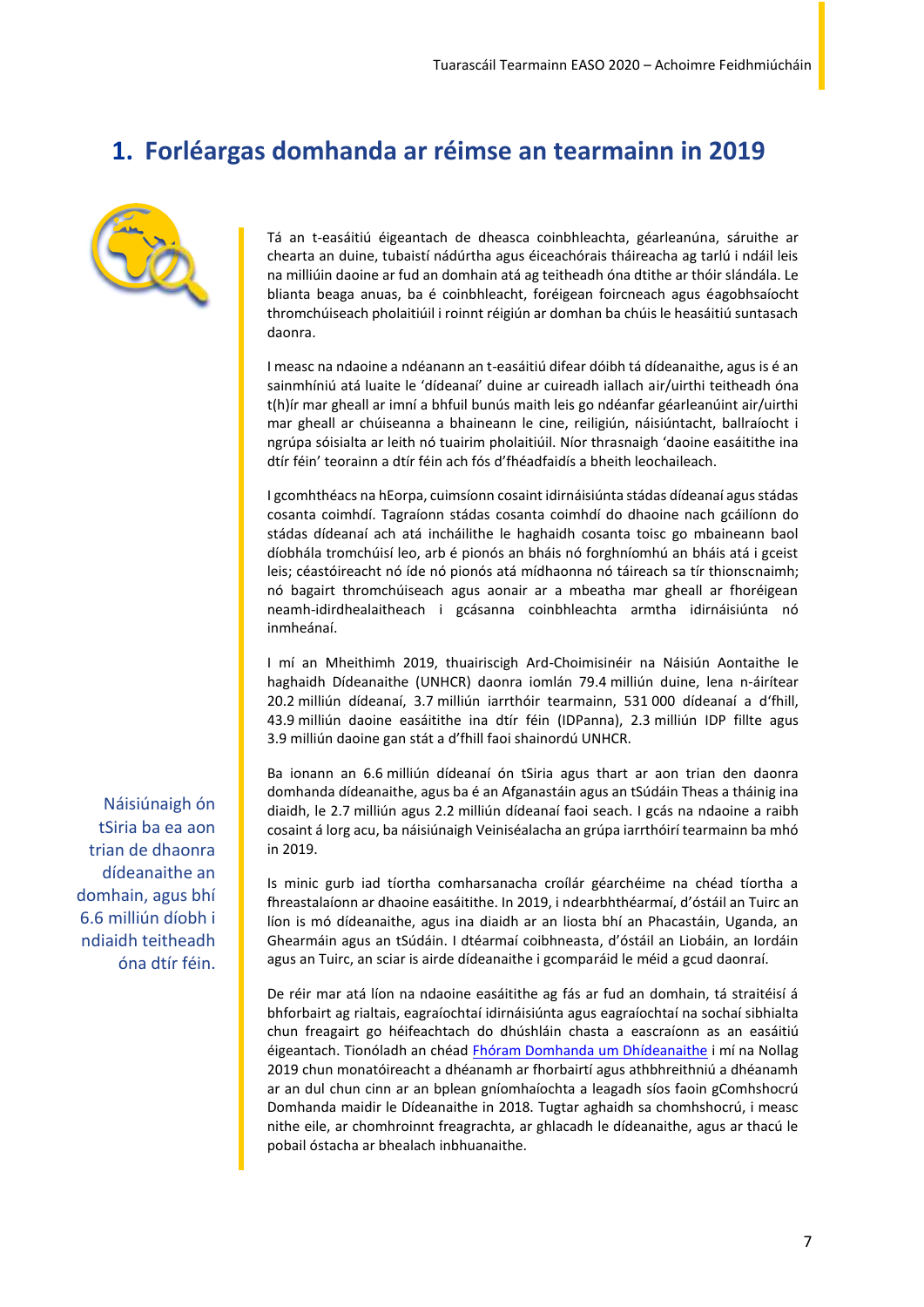An Tuarascáil Bhliantúil ar Staid an Tearmainn san Aontas Eorpach

Tá tionscnaimh nua fós á bhforbairt ar fud an domhain, rud a fhágann gur féidir réimsí éagsúla den imirce éigeantach a bhrú chun tosaigh agus aghaidh a thabhairt orthu laistigh de phobal níos leithne. Dhá ábhar ar tarraingíodh níos mó airde orthu in 2019 ba ea daoine gan stát agus soghluaisteacht bainteach le cúiseanna aeráide agus comhshaoil.

Is gné í an imirce éigeantach nach dtarraingítear mórán airde uirthi go minic, ach tá níos mó airde dírithe ar chás daoine gan stát i rith 2019 de réir mar a d'éirigh raon feidhme na saincheiste níos soiléire. I mí Dheireadh Fómhair 2019, reáchtáladh Mír Ardleibhéil idirnáisiúnta maidir le Daoine gan Stát ag lárphointe an fheachtais #IBelong, tionscnamh a sheol UNHCR in 2014 a raibh sé mar aidhm leis deireadh a chur le cás daoine gan stát faoi 2024. Ag an ócáid, rinneadh measúnú ar an méid a baineadh amach go dtí seo i dtaca le 10 sprioc a[n Phlean Gníomhaíochta Domhanda maidir le Deireadh](https://resourcecentre.savethechildren.net/library/global-action-plan-end-statelessness-2014-24)  [a chur le Daoine gan Stát.](https://resourcecentre.savethechildren.net/library/global-action-plan-end-statelessness-2014-24)

Cé nach feiniméan nua é tionchar na dtubaistí aeráide ar easáitiú daonra, tá ról níos lárnaí á imirt aige i ndioscúrsa daonnúil, beartais agus reachtach maidir le heasáitiú. Spreag an t-aitheantas breise a bhí á thabhairt do thionchar na bhfachtóirí comhshaoil ar shoghluaisteacht an duine plé beartais, ar an leibhéal réigiúnach agus ar an leibhéal domhanda araon, chun déileáil lena thionchar.

#### **Sciar na ndídeanaithe agus na dtíortha óstacha ar fud an domhain, 2019**



#TuarascáilTearmainnEASO2020 [www.easo.europa.eu/asylum-report-2020](http://www.easo.europa.eu/asylum-report-2020) *Foinse: EASO agus UNHCR*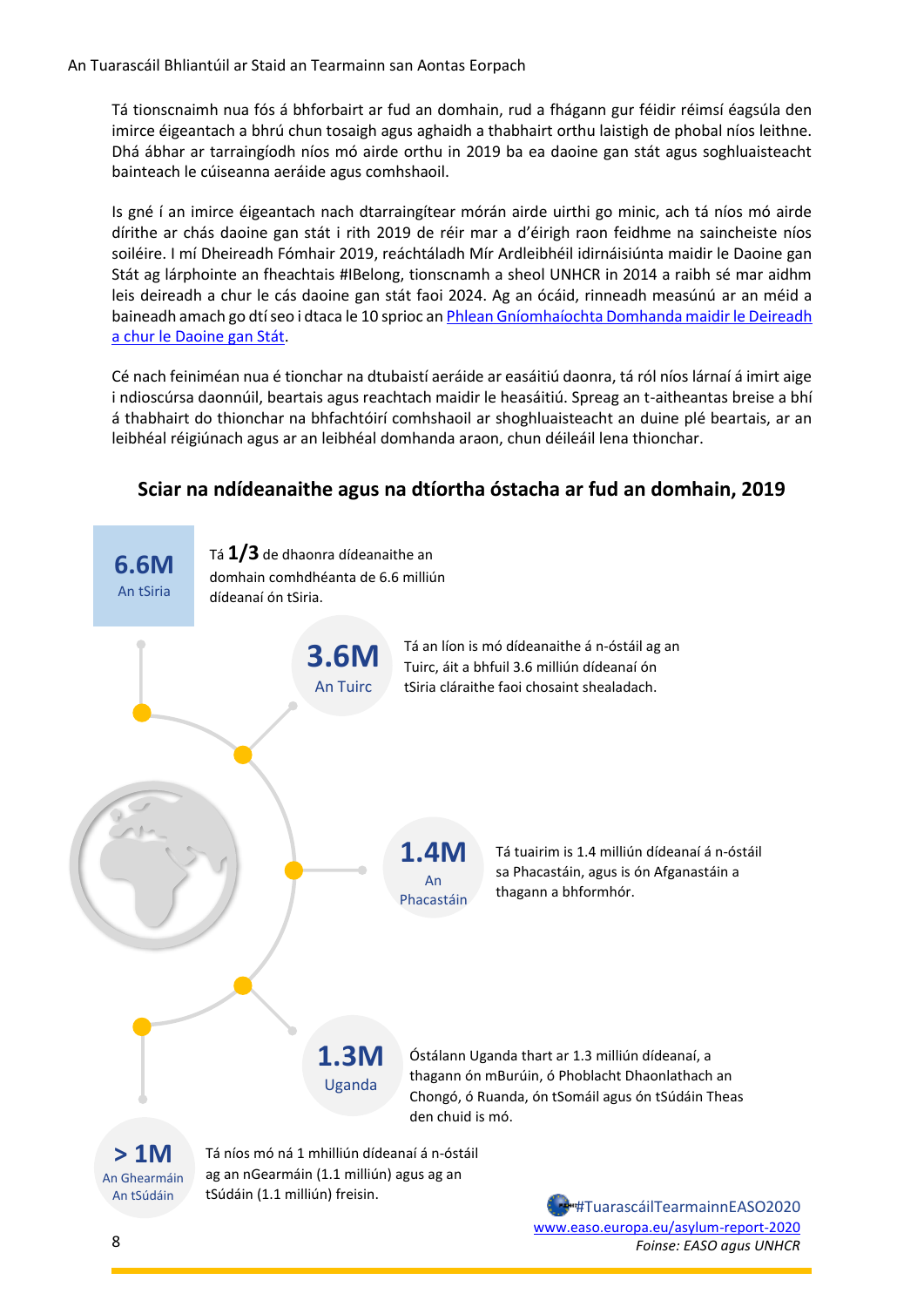## **2. Forbairtí san Aontas Eorpach**



In 2019, níor tugadh aon dul chun cinn mór reachtach faoi deara maidir le glacadh le pacáiste athchóirithe CET. I bhfianaise na dtoghchán do Pharlaimint na hEorpa, rinneadh an chaibidlíocht don phacáiste athchóirithe a tharchur chuig an gcéad téarma parlaiminteach eile. Rinneadh dul chun cinn, mar sin féin, i réimsí reachtacha a bhaineann go díreach le tearmann. I mí na Bealtaine 2019, ghlac Comhairle an Aontais Eorpaigh le dhá rialachán lena mbunaítear creat d'idirinoibritheacht chórais faisnéise an Aontais Eorpaigh i réimsí an cheartais agus na ngnóthaí baile. Ina theannta sin, i mí an Mheithimh 2019, ghlac an Chomhairle lena comhsheasamh páirteach maidir leis an Treoir um Fhilleadh (athmhúnlú), a mhol an Coimisiún Eorpach i mí Mheán Fómhair 2018.

Bhí ábhar an tearmainn fós luaite gar do bharr liosta chlár oibre polaitiúil an Aontais Eorpaigh in 2019. Agus an chaibidlíocht reachtach ar feitheamh, rinneadh obair shuntasach maidir le cur chun feidhme beartas agus comhar praiticiúil i measc thíortha AE+. Le Clár Oibre Straitéiseach an Aontais Eorpaigh do 2019- 2024, ar ghlac an Chomhairle Eorpach leis i mí an Mheithimh 2019, leagadh síos na príomhthosaíochtaí don chéad timthriall institiúideach eile, lena n-áirítear imirce agus tearmann mar réimsí tosaíochta agus leagadh béim ar leith ar bhainistiú teorainneacha atá bunaithe ar luachanna an AE; comhar le tíortha tionscnaimh agus idirthurais; agus comhdhearcadh a bhfuil géarghá leis maidir leis an athchóiriú ar chóras Bhaile Átha Cliath chun cothromaíocht idir freagracht agus dlúthpháirtíocht a bhaint amach.

I mí Eanáir 2020, d'fhoilsigh an Coimisiún Eorpach a chlár oibre nua, arb é ceann de na tosaíochtaí atá ann comhshocrú nua a sheoladh ina n-aithneofar an idirnascthacht a bhaineann le gnéithe inmheánacha agus seachtracha na himirce, clár a dhéanfaidh iarracht córais imirce agus tearmainn atá níos athléimní, níos daonnúla agus níos éifeachtaí a bhaint amach.

I mí Dheireadh Fómhair 2019, d'fhoilsigh an Coimisiún Eorpach [Tuarascáil ar Dhul](https://ec.europa.eu/home-affairs/sites/homeaffairs/files/what-we-do/policies/european-agenda-migration/20191016_com-2019-481-report_en.pdf)  [Chun Cinn maidir le Cur Chun Feidhme an Chláir Oibre Eorpaigh maidir leis an](https://ec.europa.eu/home-affairs/sites/homeaffairs/files/what-we-do/policies/european-agenda-migration/20191016_com-2019-481-report_en.pdf)  [Imirce](https://ec.europa.eu/home-affairs/sites/homeaffairs/files/what-we-do/policies/european-agenda-migration/20191016_com-2019-481-report_en.pdf) inar tugadh aird ar mhóréachtaí atá curtha i gcrích ó 2015 i leith agus inar díríodh ar fhorbairtí in 2019. Cé gur de réir a chéile atá na hathchóirithe reachtacha á ndéanamh, rinneadh dul chun cinn níos tapúla maidir le cur chun feidhme beartas agus comhdhlúthú bhosca uirlisí an AE maidir le bainistiú éifeachtach imirce agus tearmainn, lena n-áirítear tacaíocht mhear oibríochtúil agus airgeadais do Bhallstáit atá faoi níos mó brú.

D'ainneoin an laghdaithe fhoriomláin ar líon na ndaoine atá ag teacht isteach ag teorainneacha seachtracha an Aontais in 2019, tháinig treochtaí éagsúla chun cinn ar fud na mbealaí imirce chun na hEorpa. Ba lú líon na ndaoine a tháinig i dtír ar bhealaí na Meánmhara Thiar agus na Meánmhara Láir i gcomparáid le 2018, agus tháinig méadú ar líon na ndaoine a tháinig í dtír ar bhealaí na Meánmhara Thoir agus na mBalcán Thiar.

Gné lárnach de chur chuige an Aontais Eorpaigh chun aghaidh a thabhairt ar bhealach na Meánmhara Thoir é an chomhpháirtíocht leis an Tuirc tríd a[n Ráiteas](https://ec.europa.eu/home-affairs/sites/homeaffairs/files/what-we-do/policies/european-agenda-migration/20200318_managing-migration-eu-turkey-statement-4-years-on_en.pdf)  [ón Aontas Eorpach agus ón Tuirc.](https://ec.europa.eu/home-affairs/sites/homeaffairs/files/what-we-do/policies/european-agenda-migration/20200318_managing-migration-eu-turkey-statement-4-years-on_en.pdf) Mar thoradh ar an ráiteas, tar éis ceithre bliana de chur chun feidhme, d'fhan líon na ndaoine neamhrialta ón Tuirc go dtí an tAontas Eorpach 94% níos ísle ná mar a bhí roimh an gcomhaontú, agus athlonnaíodh líon carnach de thart ar 27 000 dídeanaí ón tSiria ón Tuirc chuig tír AE+.

Ghlac an **Chomhairle** Eorpach Clár Oibre Straitéiseach an Aontais Eorpaigh do 2019-2024, agus bhí tearmann sonraithe mar réimse tosaíochta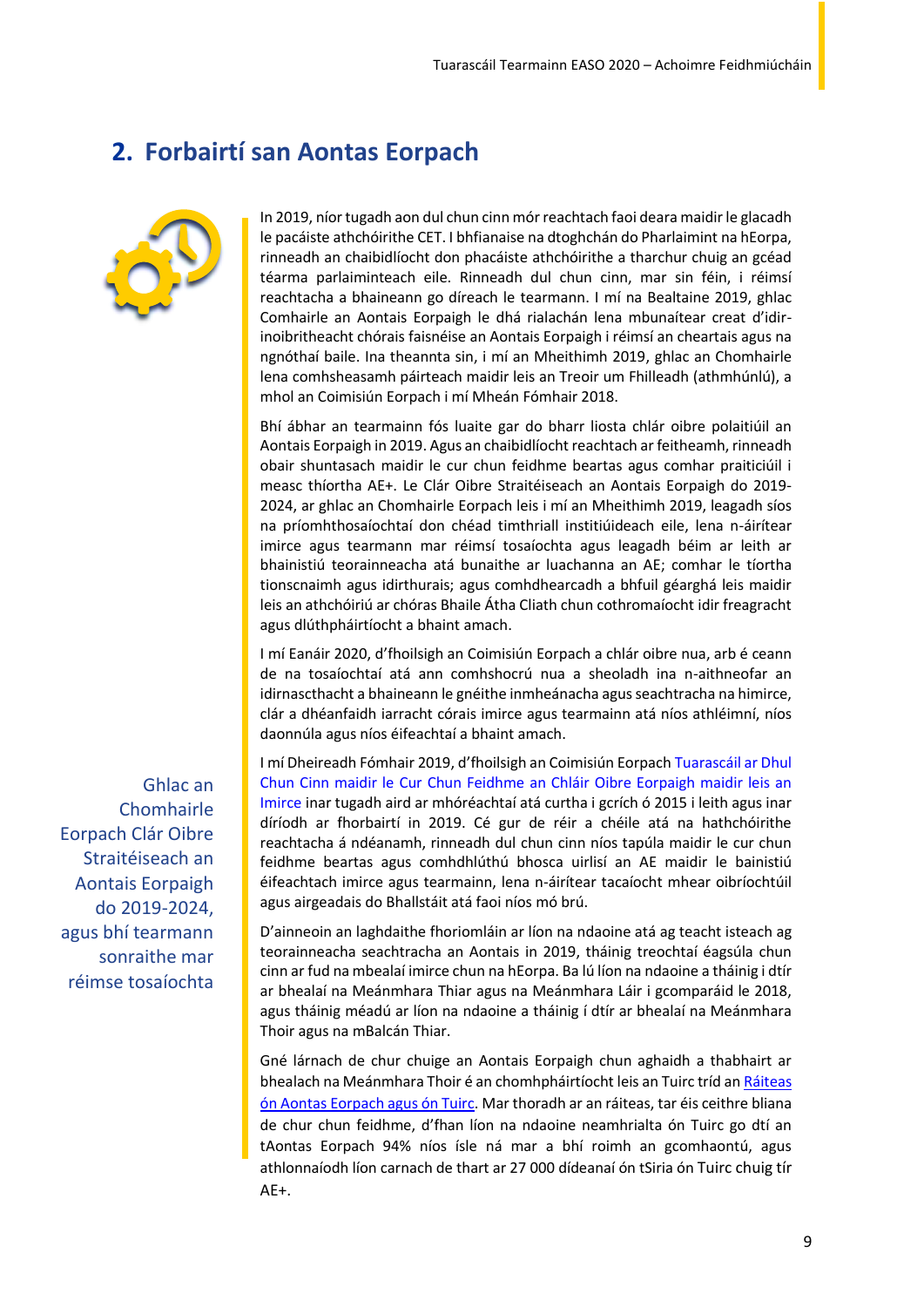Don tréimhse 2016-2025, leithdháileadh EUR 6 bhilliún ar an iomlán tríd an tSaoráid do Dhídeanaithe chun tacú le dídeanaithe agus le pobail óstacha sa Tuirc, ag díriú ar chúnamh daonnúil, oideachas, sláinte, bonneagar bardasach agus tacaíocht shocheacnamaíoch. Réimse ina bhfuil gá le níos mó dul chun cinn é cur chun feidhme na ndaoine ag filleadh ó oileáin na Gréige go dtí an Tuirc.

Leanadh le díbhordáil na n-imirceach a tarrtháladh sa Mheánmhuir in 2019, rud a tharraing aird ar an ngá atá le cur chuige AE níos córasaí agus níos comhordaithe maidir le díbhordáil lena n-áirítear glacadh céaduaire, clárú agus athlonnú. Mar thoradh ar Chruinniú Aireachta maidir leis an Imirce i mí Mheán Fómhair 2019, ina raibh Ballstáit, Uachtaránacht Chomhairle an Aontais Eorpaigh agus an Coimisiún Eorpach páirteach, thug an Fhrainc, an Ghearmáin, an Iodáil agus Málta Dearbhú Comhpháirteach Intinne chun críche le haghaidh nós imeachta struchtúrtha éigeandála chun díbhordáil agus socruithe athlonnaithe a bhainistiú. Sheol an Coimisiún Eorpach próiseas chun Nósanna Imeachta Oibriúcháin Caighdeánacha a fhorbairt bunaithe ar an dearbhú, as ar tháinig comhthuiscint i measc na mBallstát agus atá á chur i bhfeidhm go hoibríochtúil.

I rith 2019 tugadh tús áite don athlonnú ar an gclár oibre beartais a bhaineann le tearmann. Is cuid lárnach d'iarrachtaí comhchoiteanna an Aontais é cosaint a chur ar fáil dóibh siúd a bhfuil gá acu lena leithéid trí dhídeanaithe a aistriú ó thír tearmainn go stát eile a chomhaontaigh iad a ligean isteach agus, i ndeireadh na dála, socrú buan a cheadú dóibh. Seoladh an Scéim Athlonnaithe Eorpach i mí Iúil 2015 agus, amhail ag mí na Nollag 2019, bhí cabhair tugtha ag dhá chlár athlonnaithe rathúla do bhreis is 65 000 duine.

Le linn 2019, lean an tAontas lena chomhar le comhpháirtithe seachtracha chun brú imirce a bhainistiú trí chur chuige cuimsitheach atá fréamhaithe san iltaobhachas. Áirítear imirce neamhrialta a chosc i measc aidhmeanna na ngníomhaíochtaí curtha chun feidhme faoi ghné sheachtrach bheartas imirce AE; comhar le tríú tíortha maidir le filleadh agus athligean isteach a fheabhsú; aghaidh a thabhairt ar bhunchúiseanna na himirce trí fheabhas a chur ar na deiseanna atá i dtíortha tionscnaimh agus trí infheistíochtaí i dtíortha comhpháirtíochta a mhéadú; agus conairí dlíthiúla chun na hEorpa a áirithiú dóibh siúd a bhfuil cosaint idirnáisiúnta de dhíth orthu.

Ina ról chun léirmhíniú agus cur i bhfeidhm comhchuibhithe dhlí an AE a áirithiú, d'eisigh Cúirt Bhreithiúnais an Aontais Eorpaigh (CBAE) 12 bhreithiúnas in 2019 a bhain le réamhrialuithe ar CET a léirmhíniú. Mar shampla, rialaigh an Chúirt maidir leis an méid seo a leanas:

- Infheidhmeacht na Treorach maidir le Nósanna Imeachta Tearmainn (athmhúnlú) i ndáil le cosaint idirnáisiúnta atá i mBallstáit cheana féin agus ról na n-institiúidí breithiúnacha i gcinntí céadchéime a aisiompú;
- Cosaint idirnáisiúnta a chúlghairm agus bailíocht forálacha áirithe sa Treoir maidir le Cáilitheacht (athmhúnlú);
- Coinníollacha ábhartha glactha a aistarraingt mar chineál smachtbhanna, i bhfianaise na Treorach maidir le Coinníollacha Glactha (athmhúnlú) Airteagal 20(4); agus
- Measúnú ar chleithiúnaithe a mheastar a bheith ina mbaill teaghlaigh níos leithne (ní garghaolta) agus gnéithe nós imeachta an nós imeachta athaontaithe teaghlaigh.

Chomh maith leis sin, léirigh an Chúirt príomhchoincheapa agus gnéithe teicniúla chóras Bhaile Átha Cliath i bhfianaise [Chairt um Chearta Bunúsacha an Aontais Eorpaigh](http://eur-lex.europa.eu/legal-content/GA/TXT/PDF/?uri=CELEX:12012P/TXT&from=EN) agus shoiléirigh sí réamhshaincheisteanna mar thoradh ar aistarraingt na Ríochta Aontaithe ón AE (Brexit).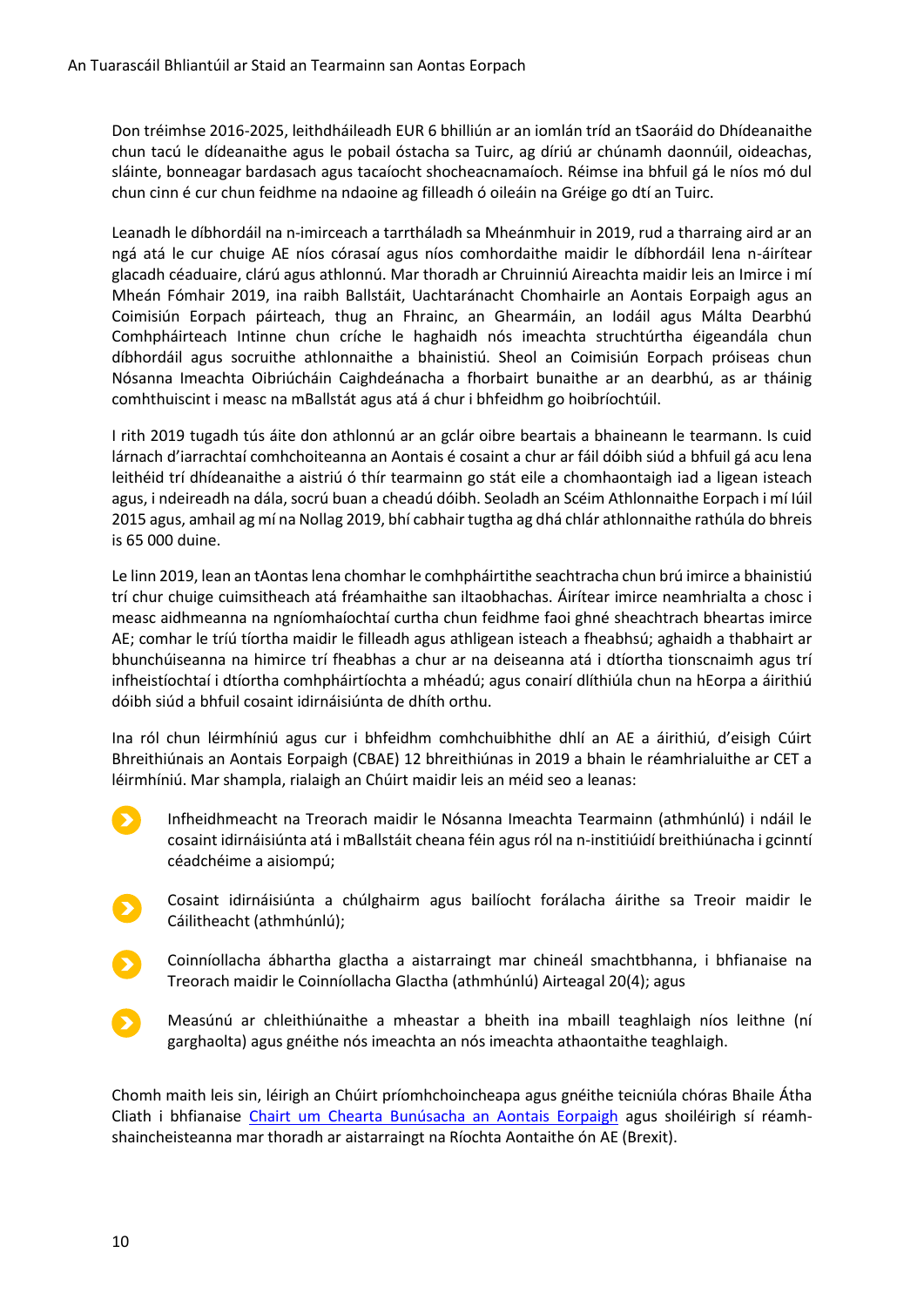|  | <b>Comhar</b><br>praiticiúil a<br>chothú i<br>measc<br>thíortha AE+                                                                            | <b>Comhroinnt</b><br>faisnéise agus<br>saineolais a<br>éascú                                                      | <b>Ionchur</b><br>fianaisebhunait<br>he mar bhonn<br>le ceapadh<br>beartas                      |  |
|--|------------------------------------------------------------------------------------------------------------------------------------------------|-------------------------------------------------------------------------------------------------------------------|-------------------------------------------------------------------------------------------------|--|
|  | <b>Tacaíocht</b><br><b>EASO do</b><br>thíortha in<br>2019                                                                                      | Leanann EASO ag cur go<br>gníomhach le cur chun<br>feidhme an<br><b>Chomhchórais Eorpaigh</b><br>Tearmainn (CET): |                                                                                                 |  |
|  | Tacaíocht oibríochtúil agus<br>theicniúil a chur ar fáil do<br><b>Bhallstáit AE a bhfuil a gcórais</b><br>tearmainn agus ghlactha faoi<br>bhrú |                                                                                                                   | Cúnamh a<br>thabhairt do<br>thríú tíortha<br>agus comhar le<br>tríú tíortha a<br>chur chun cinn |  |
|  |                                                                                                                                                |                                                                                                                   |                                                                                                 |  |

*Foinse: EASO.*

In 2019, shroich cúnamh oibríochtúil EASO leibhéil nach bhfacthas riamh roimhe nuair a comhordaíodh imlonnú os cionn 900 duine (lena n-áirítear foireann EASO, saineolaithe ó thíortha AE+, oibrithe sealadacha gníomhaireachta, ateangairí, idirghabhálaithe cultúrtha agus pearsanra slándála) i gceithre Bhallstát (an Chipir, an Ghréig, an Iodáil agus Málta). Caitheadh beagnach 40% de bhuiséad bliantúil na gníomhaireachta ar thacaíocht oibríochtúil in 2019.

I réimse na tacaíochta tríú tír, sholáthair EASO gníomhaíochtaí fothaithe acmhainneachta in 2019 i dtíortha na mBalcán Thiar, sa Tuirc agus i dtíortha sa Mheánoirthear agus san Afraic Thuaidh (MENA).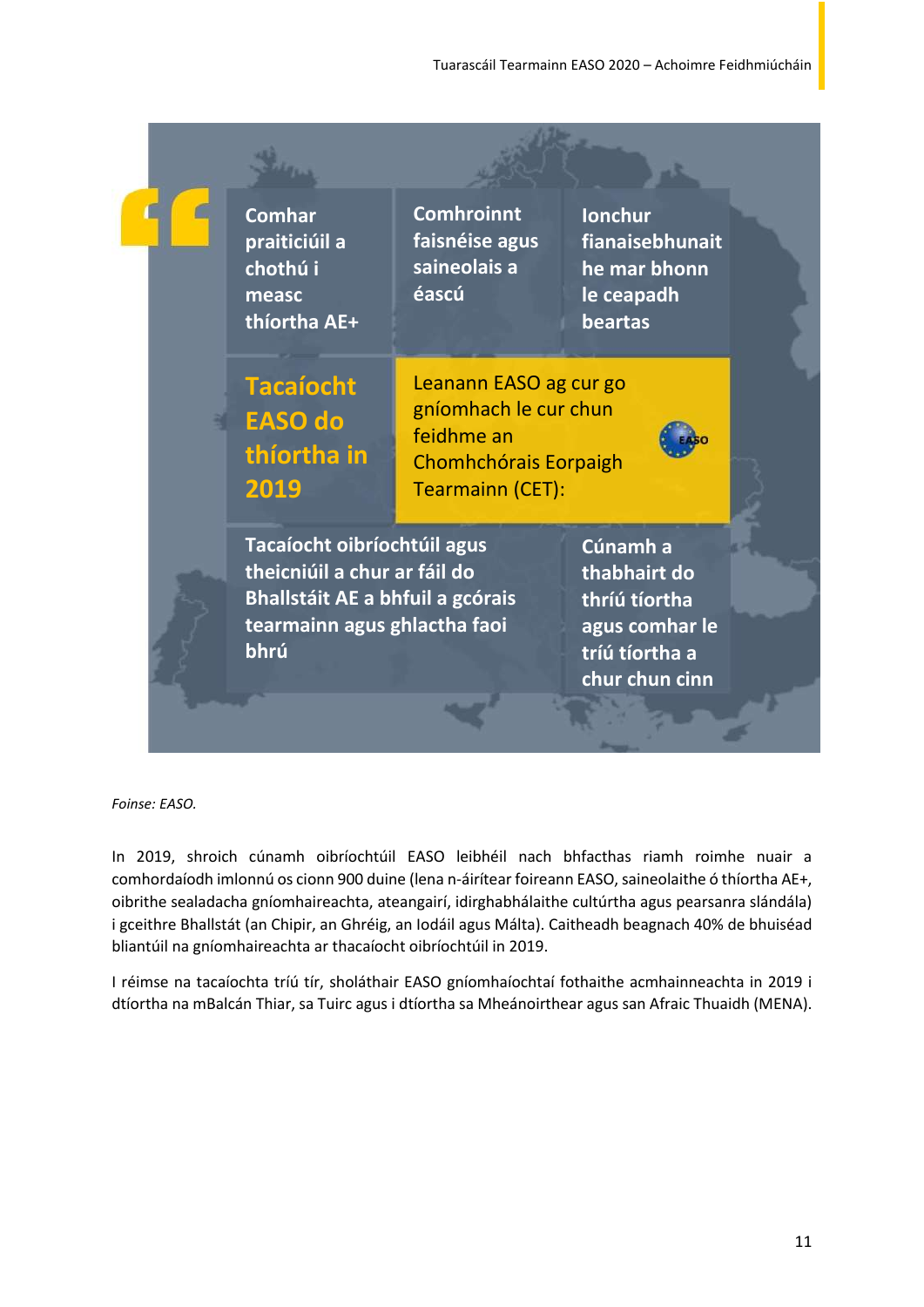## **3. Sonraí maidir leis an gComhchóras Eorpach Tearmainn**

In 2019, cuireadh beagnach 740 000 iarratas ar chosaint idirnáisiúnta faoi bhráid thíortha AE+, sin méadú 11% i gcomparáid le 2018. Ba é seo an chéad uair ó ghéarchéim na himirce in 2015 gur thosaigh líon na n-iarratasóirí ag dul i méid, i bpáirt mar gheall ar líon na n-iarratas ó Veiniséala agus ó náisiúnaigh eile de chuid Mheiriceá Laidinigh a bheith ag dul i méid go suntasach. Go deimhin, is in 2019 a fuair na tíortha is mó glactha, amhail an Fhrainc, an Ghréig agus an Spáinn, níos mó iarratasóirí ná mar a fuair siad le linn ghéarchéim na himirce.

Leanadh d'iarratais a bheith á ndíriú ar líon beag Ballstát. In 2019, fuair an Fhrainc, an Ghearmáin agus an Spáinn níos mó ná leath na n-iarratas uile a fuair tíortha AE+, agus ina dhiaidh sin ar an liosta bhí an Ghréig. I gcodarsnacht leis sin, bhí i bhfad níos lú iarratas faighte ag an Iodáil don dara bliain as a chéile, rud a bhain leis an imirce neamhrialta laghdaithe feadh bhealach na Meánmhara Láir. Ag dul ó líon absalóideach go líon coibhneasta, bunaithe ar ríomhanna EASO, fuair an Chipir, an Ghréig agus Málta an líon is mó iarratas ar chosaint idirnáisiúnta i gcoibhneas lena ndaonra.

B'ionann trí thír tionscnaimh agus an ceathrú cuid de na hiarratais uile ar chosaint idirnáisiúnta i dtíortha AE+ in 2019. I ndearbhuimhreacha, chuir iarratasóirí ón tSiria tuairim is 80 000 iarratas isteach, ón Afganastáin (thart ar 61 000) agus ó Veiniséala (thart ar 46 000). Go minic d'fhéadfadh go mbeadh ról ag teanga, naisc chultúrtha nó gaireacht gheografach san áit ina gcuirtear iarratas isteach. B'amhlaidh an cás go hiondúil do Mheiriceánaigh Laidineacha (Veiniséalaigh agus Colómaigh, ach freisin do náisiúnaigh de chuid Ghuatamala, Hondúras agus Nicearagua) a thaisc iarratais sa Spáinn go príomha. D'fhéadfadh freisin sé go mbeadh ról ag taisteal gan víosa san áit a dtaisctear iarratas. Treocht shuntasach nua in 2019 ba ea méadú ar líon na n-iarratas a thaisc saoránaigh tíortha nach dteastaíonn víosa uathu chun dul isteach i limistéar Schengen, líon arbh ionann é agus níos mó ná an ceathrú cuid de na hiarratais uile (thart ar 188 500).



#### **Fíor 1. Líon na n-iarratas ó na tíortha is mó san Eoraip a ghlacann le daoine, 2018-2019**



Méadú ar líon na niarratas taiscthe i dtíortha AE+ in 2019 i gcomparáid le 2018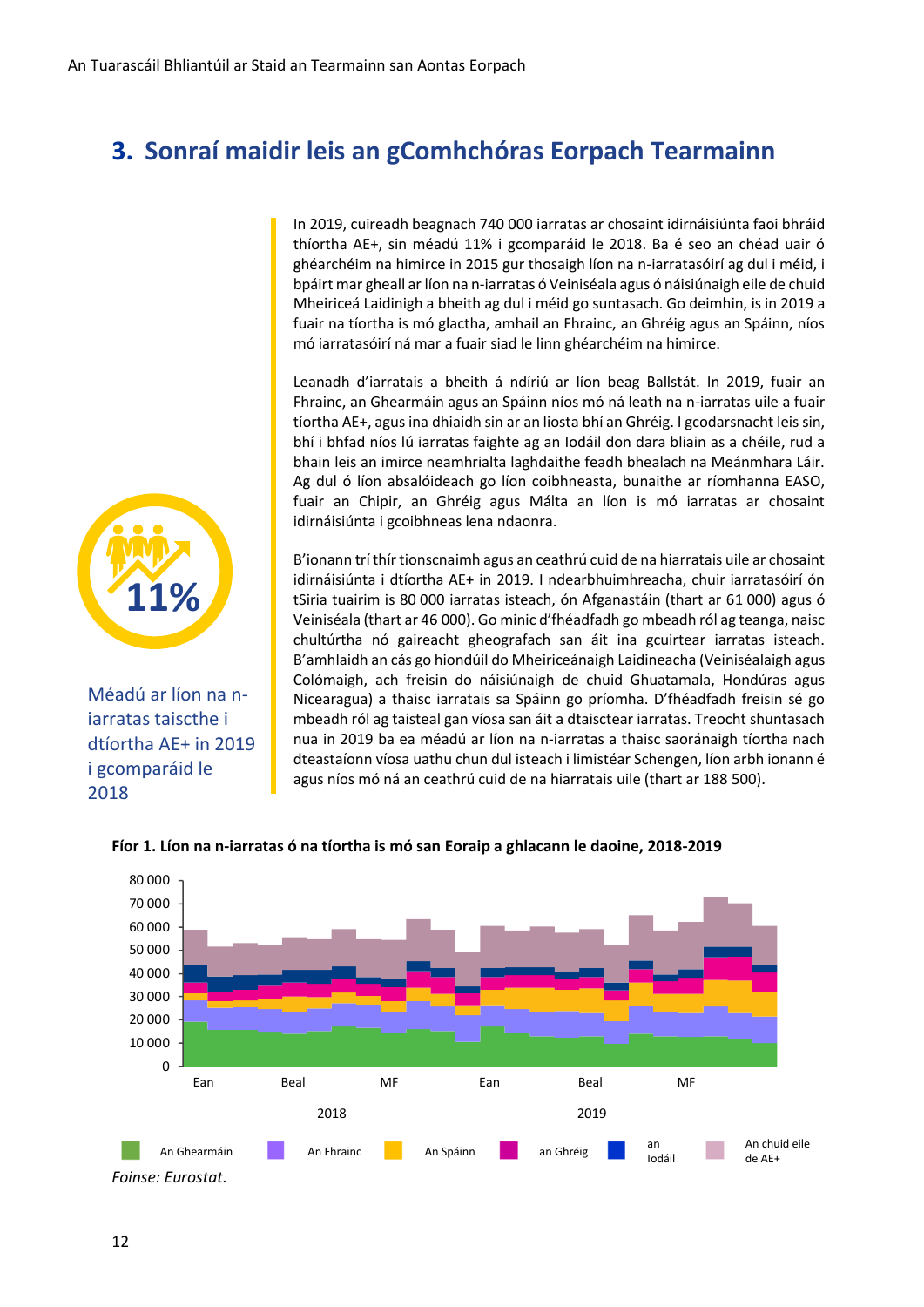In 2019, d'eisigh tíortha AE+ tuairim is 585 000 cinneadh maidir le hiarratais chéadchéime. Thug sé sin le fios go bhfuil laghdú ag teacht ar líon na gcinntí a rinneadh maidir le hiarratais ar chosaint idirnáisiúnta ó 2016 i leith. Bhí cúig thír freagrach as trí cheathrú de na cinntí uile a rinneadh maidir le cosaint idirnáisiúnta: An Fhrainc, an Ghearmáin, an Ghréig, an Iodáil agus an Spáinn. Is ar náisiúnaigh de chuid na hAfganastáine, na Siria agus Veiniséala, a eisíodh an chuid is mó de na cinntí céadchéime, arb ionann iad agus an ceathrú cuid de na cinntí uile a rinneadh i dtíortha AE+ in 2019. In 2019 eisíodh níos mó cinntí d'iarratasóirí ó Veiniséala, an Cholóim, an tSalvadóir, an Phalaistín, an Túinéis, Maracó agus Éimin i gcomparáid leis an mbliain roimhe sin.

Bhí dhá chúigiú de na cinntí céadchéime dearfach, is é sin le rá, stádas dídeanaí a cheadú (arb ionann é agus níos mó ná leath de na cinntí dearfacha uile), cosaint choimhdeach nó cosaint dhaonnúil (a ceadaíodh i scaireanna atá beagnach comhionann).

Forbairt shuntasach in 2019 ba ea líon na gcinntí dearfacha ceadaithe d'iarratasóirí ó Veiniséala. In 2019 bhí an ráta glactha le haghaidh Veiniséalach cothrom le 96%, i gcomparáid le díreach 29% in 2018. Áirítear i measc na náisiúntachtaí eile a bhfuil rátaí arda glactha acu: Siriaigh (86%), Eiritréaigh (85%) agus Éiminigh (82%). I gcodarsnacht leis sin, fuair iarratasóirí ón Mhacadóin Thuaidh agus ón Mholdóiv an céatadán is ísle de chinntí dearfacha, 1% an ceann.

Tháinig méadú 20% ar líon na n-iarratas a aistarraingíodh in 2019 agus bhí líon na n-iarratas sin beagnach cothrom le 69 500. Is féidir le hiarratais aistarraingthe, go háirithe iarratais intuigthe, feidhmiú mar sheachtháscaire d'éalú agus de thús a bheith á chur le gluaiseachtaí tánaisteacha i dtreo tíortha eile AE+. Tugann sonraí sealadacha Chóras Luathrabhaidh agus Ullmhachta EASO (EPS) le tuiscint go raibh beagnach trí cheathrú de na hiarratais uile a aistarraingíodh ag an gcéadchéim in 2019 intuigthe. I gcomhréir leis an léirmhíniú sin, tharla formhór na n-aistarraingtí sna Ballstáit túslíne, amhail an Ghréig agus an Iodáil, arbh ionann iad le chéile agus níos mó ná dhá chúigiú de na haistarraingtí ar fad.

Faoi dheireadh 2019, bhí beagnach 912 000 iarratas ar chosaint idirnáisiúnta fós ag fanacht ar chinneadh i dtíortha AE+, arbh ionann é agus beagnach 1% níos mó ná in 2018. Ar an iomlán, bhí an riaráiste fós i bhfad níos airde ná na leibhéil réamh-ghéarchéime, rud a léiríonn an brú méadaithe atá ar chórais tearmainn an Aontais Eorpaigh faoi láthair. Lean an Ghearmáin de bheith ag déileáil leis an líon is mó cásanna oscailte go dtí seo, ach i gcodarsnacht le go leor tíortha eile AE+, tháinig laghdú ar an líon iomlán idir deireadh 2018 agus deireadh 2019. Bhí stoc suntasach cásanna ar feitheamh sa Bheilg, sa Ghréig, sa Fhrainc, sa Spáinn agus sa Ríocht Aontaithe. Léiríonn ríomhanna bunaithe ar shonraí Eurostat agus EASO go raibh níos mó ná leath de na cásanna ar feitheamh cinnidh, nó os cionn 540 000, ar feitheamh ag an gcéadchéim. I ngach tír ina raibh méaduithe suntasacha ar líon na gcásanna ar feitheamh, ba é a bhí mar bhonn leis an treocht, tríd is tríd, go raibh níos mó iarratas á dtaisceadh, agus dá bhrí sin, tharla formhór an riaráiste ag an gcéadchéim.



#### **Iarratais ar chosaint idirnáisiúnta i dtíortha AE+ ar feitheamh, ag deireadh na bliana, 2014-2019**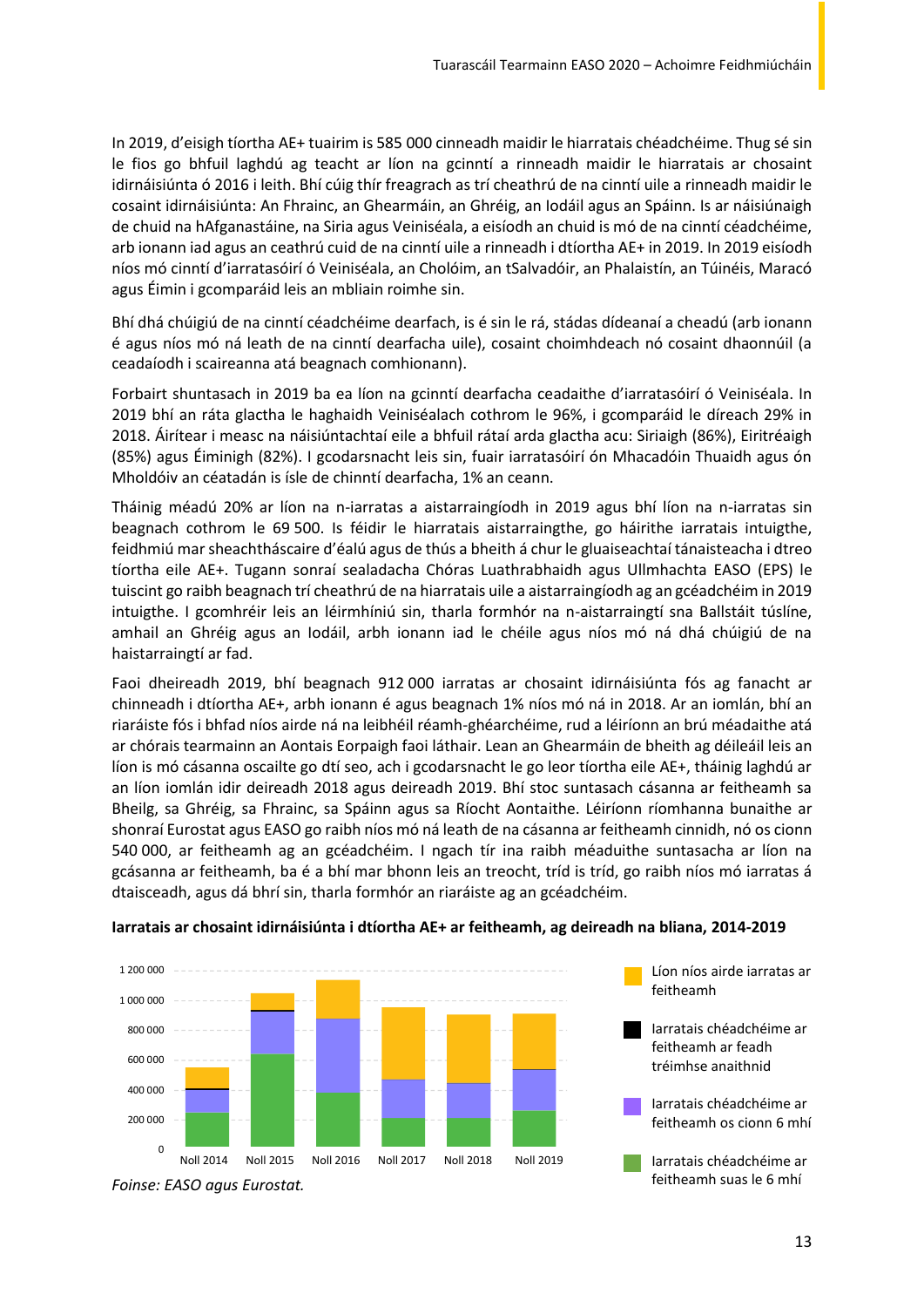

**Na 20 tír thionscnaimh leis an líon is mó iarratasóirí ar chosaint idirnáisiúnta i dtíortha AE+, 2019**



#TuarascáilTearmainnEASO2020 [www.easo.europa.eu/asylum-report-2020](http://www.easo.europa.eu/asylum-report-2020) *Foinse: EASO*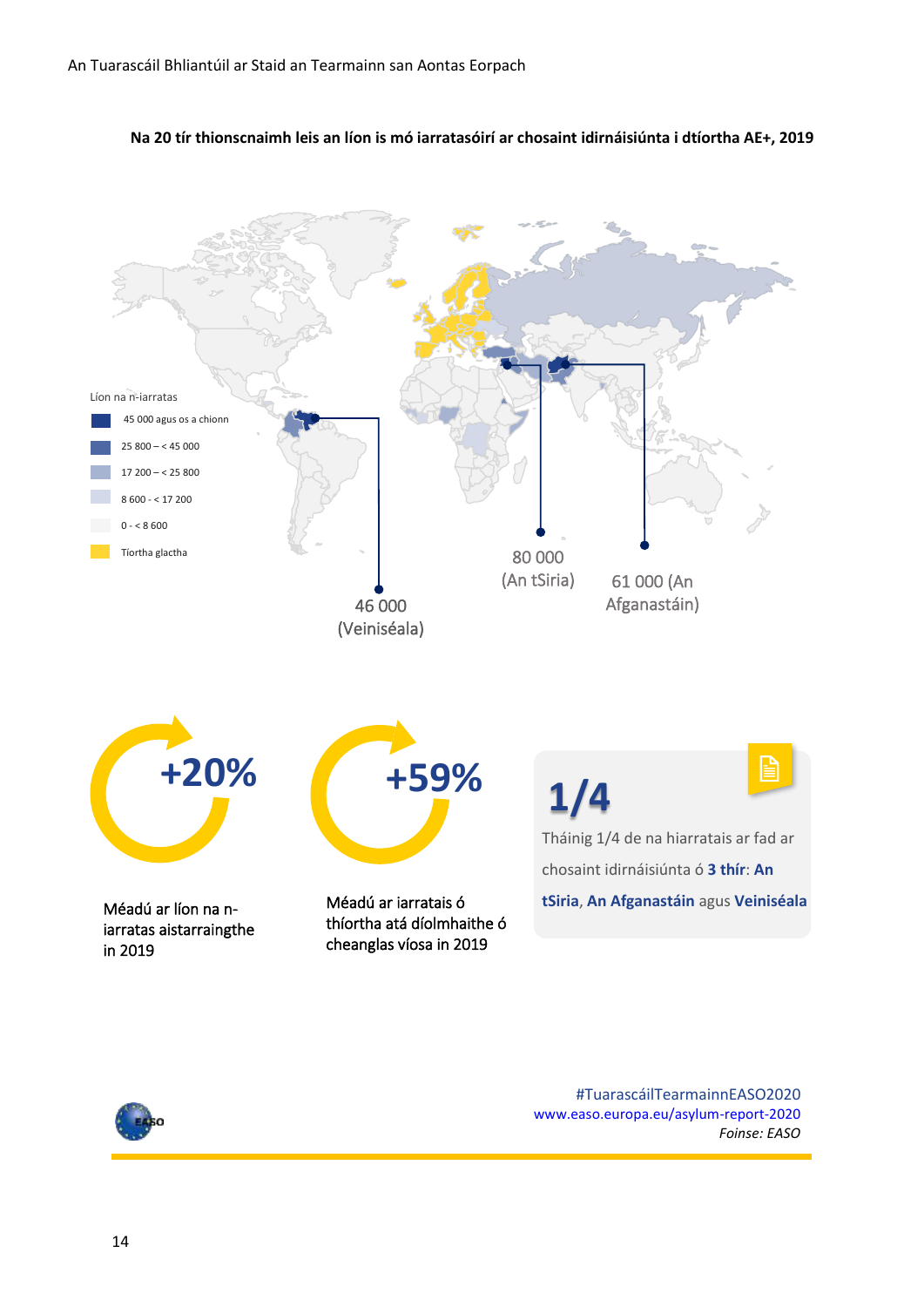## **4. Nós Imeachta Bhaile Átha Cliath**



Is é an aidhm atá le Rialachán Bhaile Átha Cliath III modh soiléir agus inoibrithe a shainiú le cinneadh a dhéanamh maidir le cén Ballstát atá freagrach as scrúdú a dhéanamh ar gach iarratas ar chosaint idirnáisiúnta. Is é an cuspóir atá leis ráthaíocht a thabhairt go mbeidh rochtain éifeachtach ag iarratasóirí ar nósanna imeachta chun cosaint idirnáisiúnta a cheadú agus go ndéanfaidh Ballstát aonair, a ainmneofar go soiléir, scrúdú ar iarratas. Má thagann sé chun solais, tar éis critéir Bhaile Átha Cliath a scrúdú, go bhfuil Ballstát eile freagrach as iarratas a phróiseáil, foráiltear le córas Bhaile Átha Cliath go bhféadfar an t-iarratasóir a aistriú go fisiciúil chuig an mBallstát freagrach ainmnithe.

Bunaithe ar shonraí a malartaíodh trí EPS de chuid EASO, tháinig méadú 3% ar líon na gcinntí ar iarrataí amach Bhaile Átha Cliath in 2019 i gcomparáid le 2018. B'ionann sin agus beagnach 145 000 cinneadh ar fad, lena n-áirítear iarrataí agus iarrataí ar athscrúdú. B'ionann an cóimheas idir cinntí Bhaile Átha Cliath agus iarratais ar thearmann a thaisceadh agus 20% in 2019, rud a d'fhéadfadh a thabhairt le tuiscint go raibh líon ard iarratasóirí ar chosaint idirnáisiúnta ag leanúint de ghluaiseachtaí tánaisteacha ar fud thíortha AE+.

Mar a tharla sna blianta roimhe seo, fuair an Ghearmáin agus an Fhrainc an líon is mó cinntí mar fhreagra ar iarrataí Bhaile Átha Cliath, agus is ionann gach ceann acu agus díreach faoi bhun an tríú cuid de na cinntí iomlána. Ba í an Iodáil an phríomhthír a d'fhreagair iarrataí, agus ba ina diaidh a tháinig an Ghearmáin, an Spáinn, an Ghréig agus an Fhrainc. Laghdaigh an ráta glactha foriomlán do chinntí ar iarrataí Bhaile Átha Cliath, arna thomhas de réir chéatadán na gcinntí lena nglactar le freagracht as gach cinneadh a eisíodh, don dara bliain as a chéile sa bhliain 2019, go 62%.

Tháinig laghdú suntasach ar easghairm Airteagal 17(1) de Rialachán Bhaile Átha Cliath, ar a dtugtar clásal lánroghnach nó clásal ceannasachta, in 2019 go dtí 6 900 cás. Faoin gclásal sin, féadfaidh Ballstát cinneadh a dhéanamh iarratas ar chosaint idirnáisiúnta a scrúdú, fiú mura bhfuil sé freagrach as faoi na critéir i Rialachán Bhaile Átha Cliath III.

Chuir tíortha AE+ thart ar 27 200 aistriú chun feidhme, laghdú 3% i gcomparáid le 2018, rud atá i gcomhréir leis an laghdú beag ar iarrataí ar glacadh leo. Chuir an Ghearmáin thart ar 30% d'aistrithe chun feidhme, agus chuir an Fhrainc (20%), an Ísiltír (11%), an Ghréig (9%), an Pholainn agus an Ostair (5% an ceann) chun feidhme.

Is beag forbairt reachtach agus beartais a bhain le nós imeachta Bhaile Átha Cliath in 2019, ach amháin i gcás tíortha ina raibh ardú suntasach ar líon na niarratasóirí ar thearmann a áiríodh mar chuid de nósanna imeachta Bhaile Átha Cliath, amhail an Bheilg agus an Ísiltír. Bhain formhór na bhforbairtí sin le hathruithe institiúideacha agus eagraíochtúla chun riaráistí a laghdú agus éifeachtúlacht a mhéadú laistigh de chóras Bhaile Átha Cliath.

In 2019, chuir tíortha AE+ tuairim is 27 200 aistriú chun feidhme, arbh ionann é agus 3%níos lú ná in 2018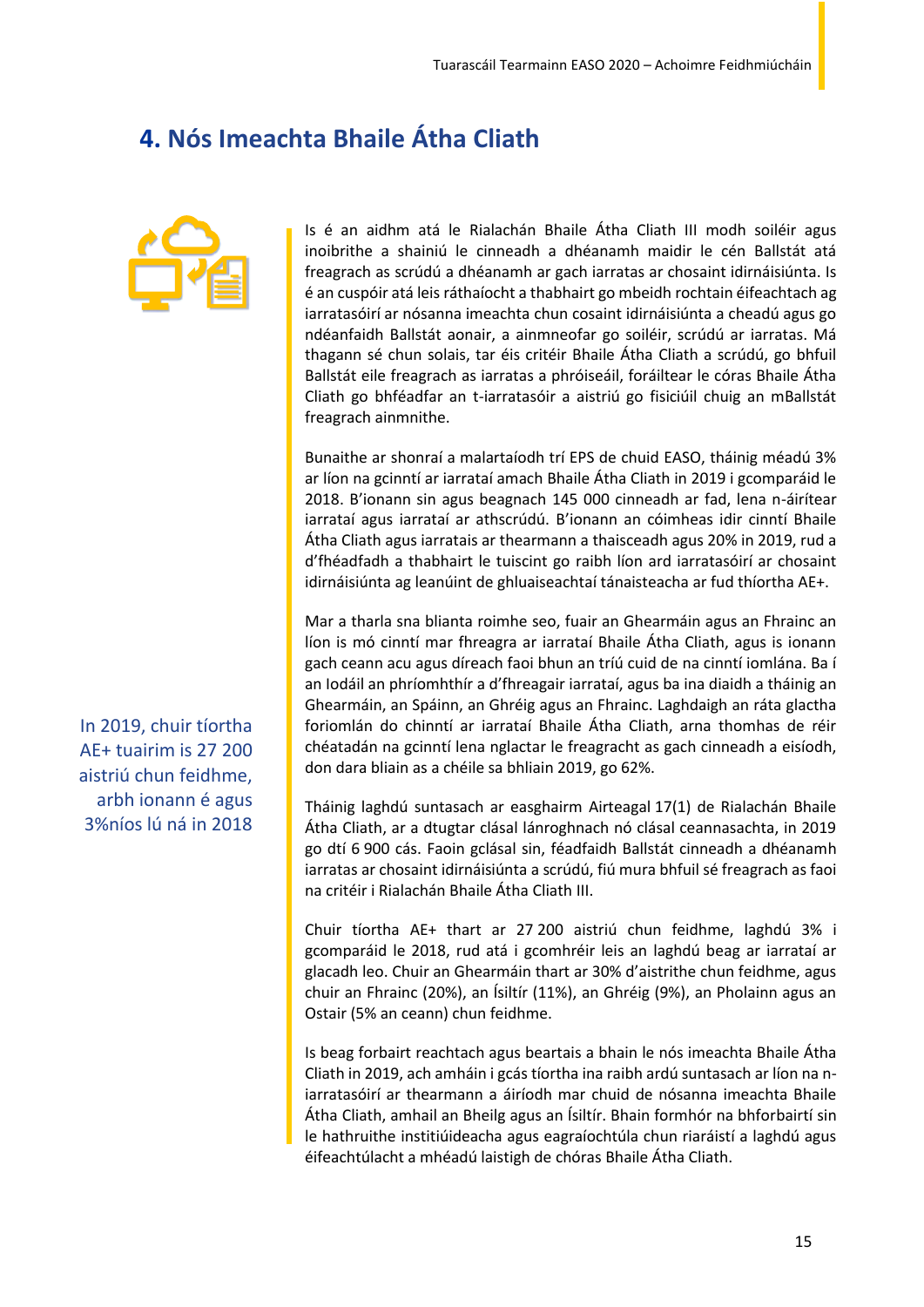Ar feitheamh athchóiriú ar chóras Bhaile Átha Cliath amach anseo, lean cúirteanna Eorpacha agus náisiúnta ag léirmhíniú roinnt de na rialacháin agus de na treoracha, agus treoir a chur ar fáil bunaithe ar chásanna aonair. Faoi Rialachán Bhaile Átha Cliath III, Airteagal 3(2), beidh na Ballstáit freagrach as iarratas a scrúdú má tá forais shubstaintiúla ann lena chreidiúint go bhfuil lochtanna sistéamacha sa phróiseas tearmainn agus sna coinníollacha glactha sa Bhallstát a d'ainmneofaí mar chinn fhreagracha bunaithe ar chritéir Bhaile Átha Cliath. In 2019, níor cuireadh aistrithe chuig tíortha eile ar fionraí go córasach chuig aon Bhallstát. Mar sin féin, tá éagsúlacht mhór i gcleachtais sna Ballstáit nuair a chuirtear aistrithe chuig Ballstáit shonracha Bhaile Átha Cliath ar fionraí.

Chuir eagraíochtaí na sochaí sibhialta in iúl go raibh imní orthu faoi bhearnaí sa mhodheolaíocht agus faoi fheidhmiú chóras Bhaile Átha Cliath sa chleachtas. Ba cheart cearta iarratasóirí a chosaint, agus gluaiseachtaí tánaisteacha go Ballstát eile a chosc ag an am céanna. Ba cheart go mbeadh dreasachtaí dearfacha ann d'iarratasóirí agus do thíortha araon nósanna imeachta an chórais a leanúint, seachas go mbeadh Ballstáit ag cur le líon na srianta.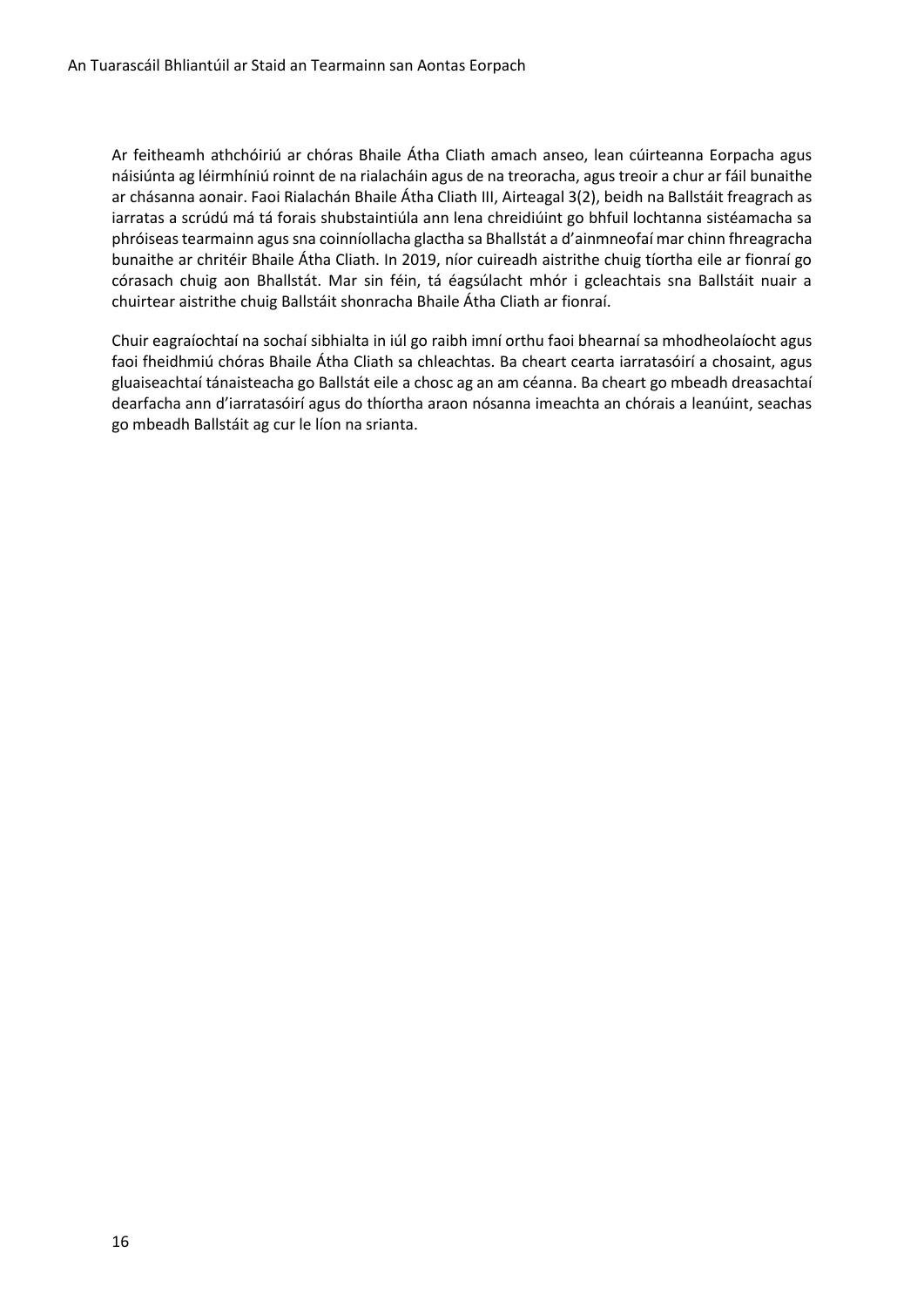## **5. Mionaoisigh neamhthionlactha agus iarratasóirí leochaileacha**



Áirítear in acquis tearmainn an Aontais Eorpaigh forálacha maidir le hiarratasóirí a bhfuil ráthaíochtaí nós imeachta speisialta de dhíth orthu a shainaithint agus tacaíocht a thabhairt dóibh. Ar an iomlán, baineann dúshlán fós le hiarratasóirí leochaileacha a shainaithint go héifeachtach agus go pras, go háirithe maidir le leochaileachtaí dofheicthe, amhail iarmhairtí síceolaíocha na céastóireachta nó an tráma.

Áirítear mar cheann de na príomhghrúpaí i measc iarratasóirí leochaileacha, mionaoisigh neamhthionlactha atá ag lorg cosanta agus nach bhfuil duine fásta freagrach ag tabhairt aire dóibh. In 2019, thaisc mionaoisigh neamhthionlactha thart ar 17 700 iarratas ar chosaint idirnáisiúnta i dtíortha AE+, arbh ionann é agus laghdú 13% i gcomparáid le 2018. B'ionann iarratais ó mhionaoisigh neamhthionlactha agus 2% de líon iomlán na n-iarratas.

Mar a tharla sna blianta roimhe seo, seoladh go leor tionscnamh in 2019 a raibh sé mar aidhm leo staid iarratasóirí leochaileacha a fheabhsú. Bhunaigh roinnt tíortha bearta le haghaidh sainaithint agus soláthar luath coimircí nós imeachta. Cuireadh bearta i gcrích freisin chun modheolaíochtaí measúnaithe aoise a fheabhsú nó a choigeartú, agus lean eagraíochtaí na sochaí sibhialta agus eagraíochtaí idirnáisiúnta le súil a choinneáil ar bhearnaí agus ar easnaimh sa phróiseas. Tugadh isteach athruithe reachtacha agus beartais le haghaidh ionadaíocht dhlíthiúil chun dlús a chur faoi cheapadh caomhnóirí agus chun caighdeán an chórais caomhnóireachta trí chéile a fheabhsú.

Tá drochchoinníollacha glactha agus coinneála iarratasóirí tearmainn ar mionaoisigh gan tionlacan iad fós ina n-ábhar imní i roinnt tíortha Labhair eagraíochtaí idirnáisiúnta agus eagraíochtaí na sochaí sibhialta faoin bpróiseas ceapacháin a fheabhsú, faoi raon feidhme cúraimí caomhnóra, faoi chumarsáid idir an t-ionadaí agus an leanbh, agus faoi ualach oibre agus oiliúint an chaomhnóra go ginearálta. Chun faisnéis a sholáthar ar bhealach níos soiléire, rinne roinnt tíortha AE+ ábhar cumarsáide maidir le tearmann agus glacadh a chur in oiriúint do riachtanais shonracha mionaoiseach. Mar sin féin, níor cumhdaíodh grúpaí leochaileacha eile sna tionscnaimh sin de ghnáth.

I nósanna imeachta céadchéime, níor tuairiscíodh ach roinnt tionscnamh a bhain le nósanna imeachta do mhionaoisigh a fheabhsú agus leas an linbh a áirithiú. Is cosúil go bhfuil níos mó airde dírithe ar nósanna imeachta a fheabhsú do chailíní atá i mbaol ciorrú ball giniúna ban (FGM), íospartaigh foréigin teaghlaigh, íospartaigh gáinneála agus iarratasóirí leispiacha, aeracha, trasinscneacha agus idirinscneacha (LADTI).

Maidir le coinníollacha glactha, bhí na hiarrachtaí a rinne tíortha AE+ in 2019 dírithe ar acmhainn a choigeartú ag saoráidí agus ar cháilíocht na gcoinníollacha glactha a mhéadú do mhionaoisigh agus d'iarratasóirí leochaileacha; saoráidí speisialaithe glactha a fheabhsú; agus oiliúint a chur ar bhaill foirne a bhfuil iarratasóirí leochaileacha á mbainistiú acu, mionaoisigh neamhthionlactha go háirithe. Mar sin féin, chuir eagraíochtaí na sochaí sibhialta in iúl go raibh imní orthu faoi dhroch-choinníollacha glactha do dhaoine leochaileacha i roinnt tíortha. Ina theannta sin, ardaíodh ceisteanna bunúsacha i roinnt mhaith tíortha AE+ nuair a coinníodh iarratasóirí leochaileacha, go háirithe leanaí, agus rinneadh roinnt rialuithe bunaithe air i gcúirteanna Eorpacha agus náisiúnta.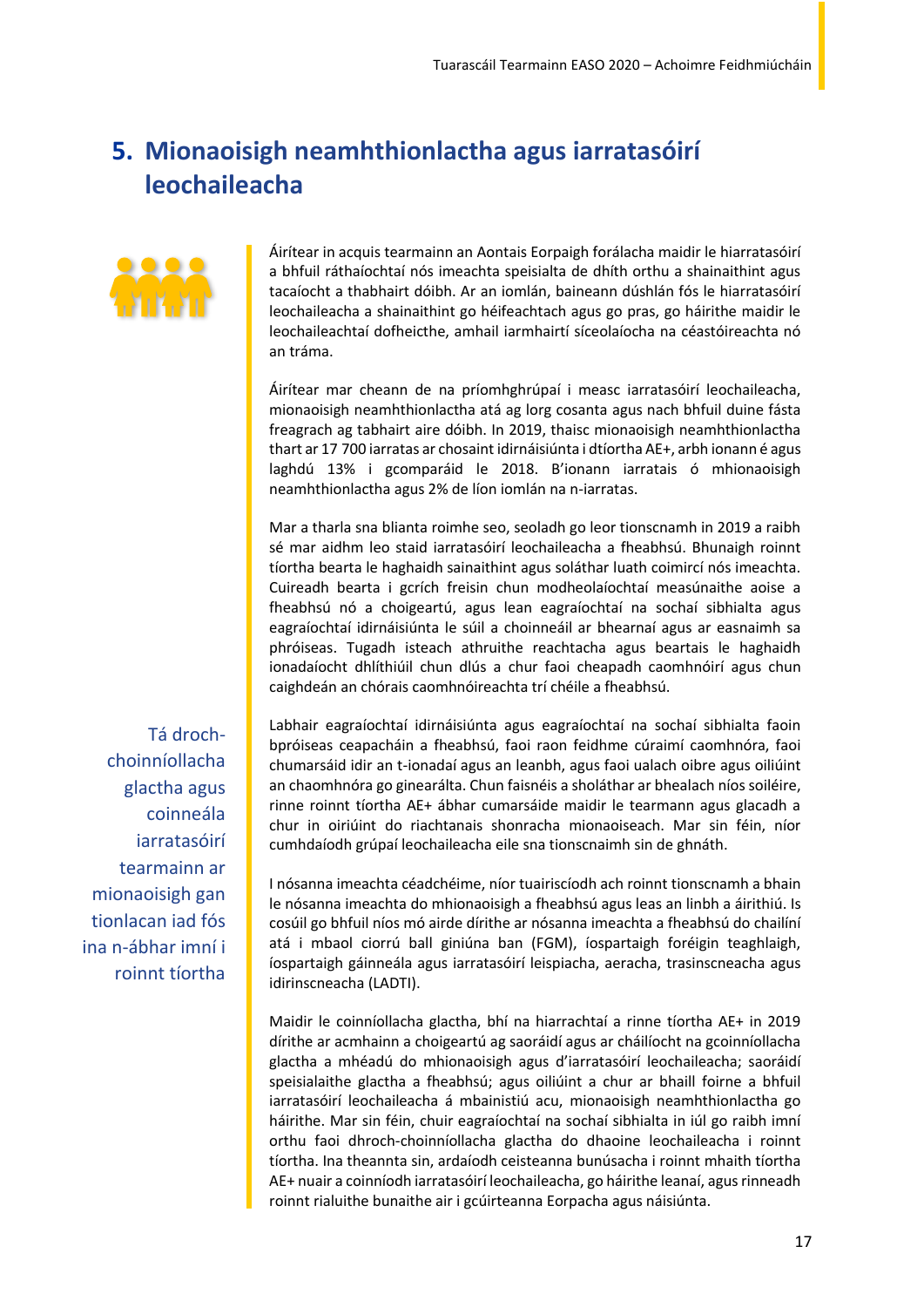Ba ábhar imní d'údaráis náisiúnta agus d'eagraíochtaí na sochaí sibhialta ar fud na hEorpa cás na mionaoiseach neamhthionlactha. Mar gheall ar chúiseanna éagsúla agus casta, lena n-áirítear fad an phróisis tearmainn agus forálacha Rialachán Bhaile Átha Cliath III, déanann leanaí neamhthionlactha iarracht go minic fanacht gan aithint agus idirthuras a dhéanamh trí thír amháin nó níos mó chun dul chomh fada le Ballstát ar leith.

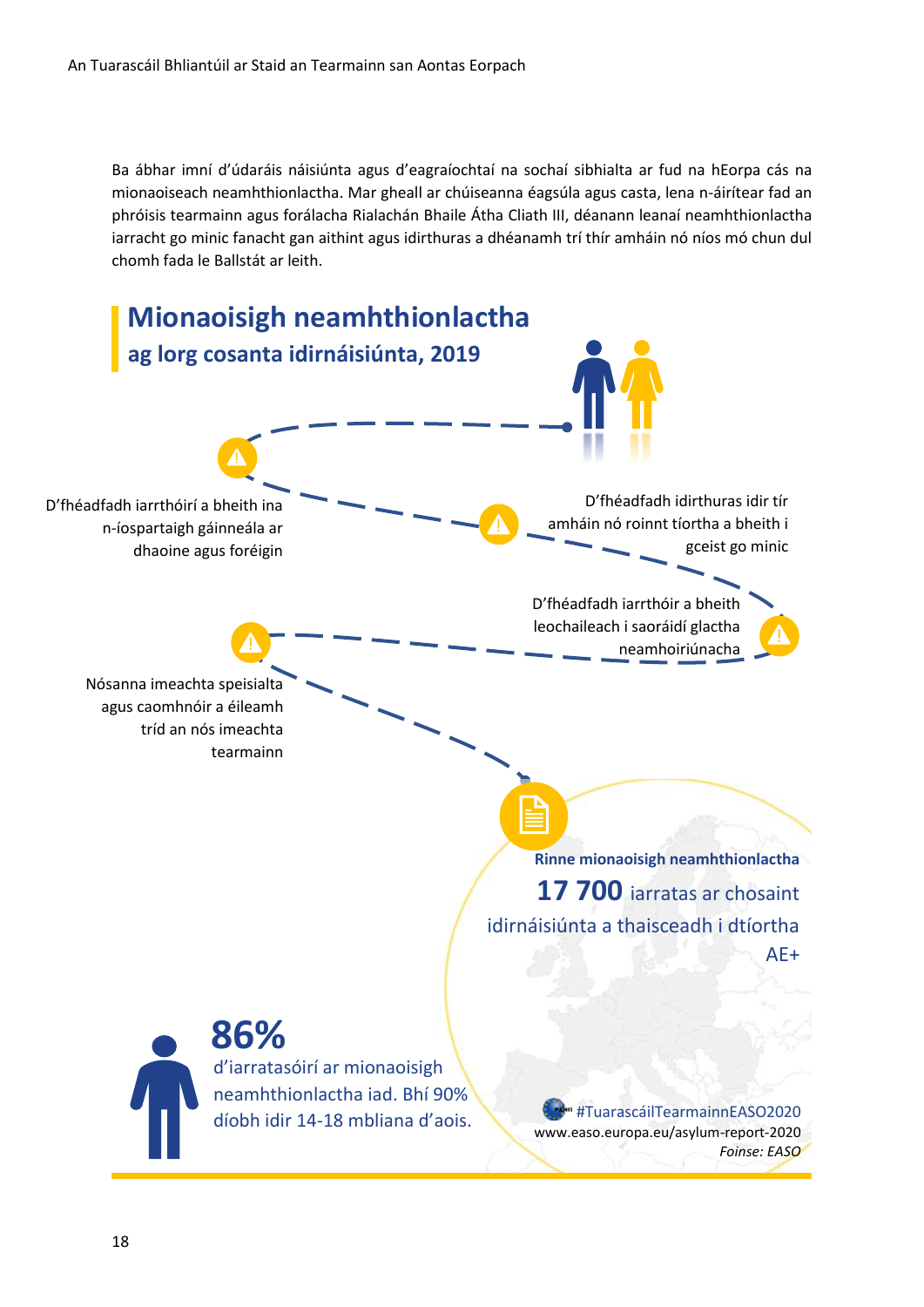## **6. Buaicphointí ar an leibhéal náisiúnta**

Tugadh roinnt forbairtí faoi deara i bpríomhréimsí téamacha CET a cuireadh chun feidhme ar an leibhéal náisiúnta in 2019.



#### **Rochtain ar nós imeachta**

Dhírigh formhór thíortha AE+ ar nósanna imeachta náisiúnta tearmainn a chur chun feidhme agus a fheabhsú de réir athruithe ar reachtaíocht, ar bheartas agus ar chleachtas a tugadh isteach le blianta beaga anuas. Áiríodh i measc na n-athruithe sin ó bhlianta roimhe seo ionaid teachta a bhunú, teicneolaíochtaí nua a thabhairt isteach chun tacú le hiarratasóirí a shainaithint agus cur le dualgas an iarratasóra comhoibriú agus an doiciméadacht uile agus an fhaisnéis ábhartha uile a sholáthar ag luathchéimeanna an nós imeachta.

Bhí díospóireacht phoiblí dírithe ar cheisteanna bunúsacha dlíthiúla, polaitiúla agus sochaíocha maidir le teorainneacha seachtracha an Aontais, go háirithe i ndáil le hoibríochtaí cuardaigh agus tarrthála sa Mheánmhuir, díbhordáil agus athlonnú. D'aithin an Coimisiún Eorpach go bhfuil gá a bhí le réiteach sealadach níos struchtúrtha agus thosaigh sé ag comhordú gníomhaíochta chun díbhordáil shábháilte agus athlonnú tapa na n-imirceach a tarrtháladh a chinntiú, agus tá sé beartaithe aige nósanna imeachta oibríochtúla caighdeánacha a fhorbairt.

Mar bheart chun teorainneacha talún a rialú ar bhealach níos doichte, tá roinnt Ballstát tar éis rialuithe ag teorainneacha inmheánacha Schengen a athbhunú ar bhonn sealadach. Mar sin féin, lean eagraíochtaí idirnáisiúnta agus eagraíochtaí na sochaí sibhialta ag tuairisciú maidir le brú siar ag teorainneacha talún agus mara, aistriú gan aitheantas cuí agus tréimhsí fada feithimh le haghaidh clárúcháin agus lóistín.

#### **Rochtain ar fhaisnéis**

Tá faisnéis de dhíth ar dhaoine a bhfuil cosaint idirnáisiúnta á lorg acu maidir lena staid ionas go mbeidh siad in ann a riachtanais chosanta agus a gcúinsí pearsanta a chur in iúl go hiomlán agus ionas go ndéanfar iad a mheasúnú go cuimsitheach agus go cothrom.

In 2019, lean tíortha AE+ ag cur leis na modhanna chun faisnéis a sholáthar d'iarrthóirí tearmainn agus do thairbhithe cosanta idirnáisiúnta araon, uaireanta trí thionscadail chomhpháirteacha le ENRanna nó le heagraíochtaí idirnáisiúnta. De ghnáth, cuireadh faisnéis ar fáil i dteangacha éagsúla trí ardáin faisnéise, bileoga faisnéise, bróisiúir, gearrthóga físe nó feidhmchláir fóin chliste. San fhaisnéis a chuireann tíortha ar fáil faoi láthair, ní hamháin go n-áirítear gnéithe den nós imeachta tearmainn, ach áirítear ina measc freisin samplaí den saol laethúil sa tír óstach, lánpháirtiú, filleadh, athlonnú agus feachtais feasachta. Cuirtear roinnt ábhair in oiriúint d'iarratasóirí leochaileacha go háirithe.

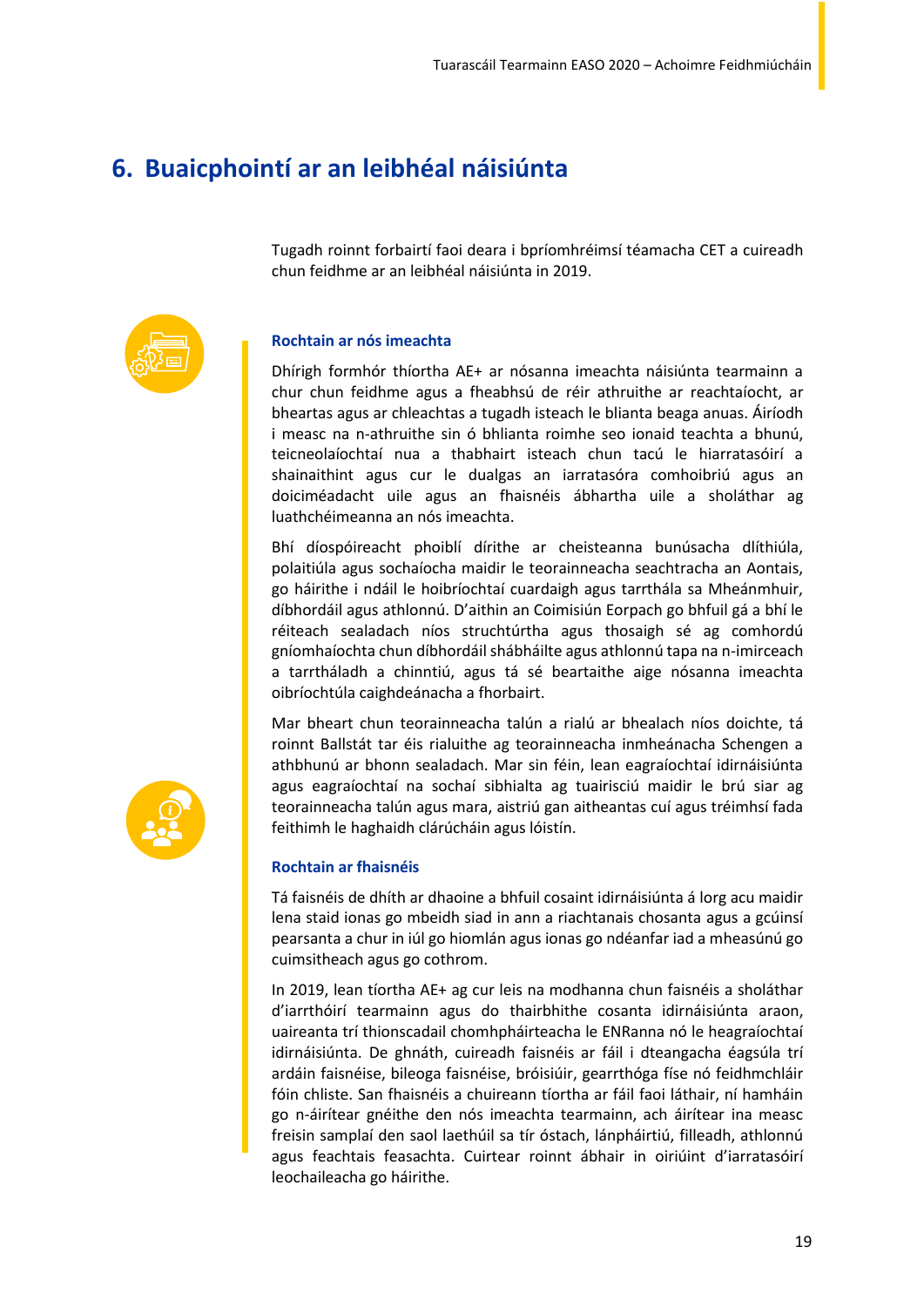#### **Cúnamh dlí agus ionadaíocht dhlíthiúil**

In 2019, bhunaigh tíortha AE+ athruithe reachtacha chun comhairleoireacht dlí agus comhairle dlí saor in aisce a chur ar fáil agus a fhorbairt do gach iarratasóir ar chosaint idirnáisiúnta trí chláir náisiúnta éagsúla. Chuir tíortha AE+ tionscadail nua chun feidhme a bhaineann le cúnamh dlí, chomh maith le leanúint ar aghaidh le tionscadail nó tionscadail a bhí ann roimhe seo a fhorbairt. I measc na n-ábhar imní a chuir eagraíochtaí na sochaí sibhialta in iúl bhí cúiteamh airgeadais íseal ar chúnamh dlíthiúil; easpa saoráidí leordhóthanacha chun agallaimh ullmhúcháin agus agallaimh phríobháideacha a dhéanamh; easpa rochtana ar chúnamh dlí chun achomhairc a dhréachtú i gcoinne cinntí céadchéime nó easpa cúnaimh dhlíthiúil a chuir an rialtas ar fáil d'iarratasóirí tearmainn in ionaid choinneála, rud a d'fhág go raibh ENRanna ag soláthar cúnamh dlí *pro bono*.

#### **Ateangaireacht**

Ba cheart seirbhísí ateangaireachta a bheith i bhfeidhm chun a áirithiú go mbeidh an malartú faisnéise idir an t-iarratasóir agus an t-údarás tearmainn cruinn agus go dtuigfidh an dá pháirtí é.

In 2019, i measc na n-athruithe sa réimse sin bhí na buiséid a leithdháileadh le haghaidh soláthar ateangaireachta a leathnú, líon na n-ateangairí a mhéadú, tuilleadh eolais a chur ar fáil i níos mó teangacha trí mheáin éagsúla, teicneolaíochtaí nua-aimseartha a sheoladh chun tacú le hateangaireacht agus cleachtais a chur in oiriúint do riachtanais reatha. Ar na dúshláin a bhí roimh thíortha AE+ bhí easpa pearsanra ag céimeanna áirithe den nós imeachta tearmainn agus easpa cáilíochtaí ag na hateangairí atá páirteach sa phróiseas.

#### **Nósanna imeachta speisialta**

Le linn scrúdú a dhéanamh ar iarratais ar chosaint idirnáisiúnta ag an gcéadchéim, féadfaidh na Ballstáit nósanna imeachta speisialta a úsáid – amhail nósanna imeachta brostaithe, nósanna imeachta teorann nó nósanna imeachta tosaíochta – le linn dóibh a bheith ag cloí leis na bunphrionsabail agus na ráthaíochtaí atá leagtha amach i reachtaíocht tearmainn na hEorpa.

In 2019, chuir an Iodáil agus an Eilvéis nósanna imeachta nua i bhfeidhm maidir le hiarratais a rinneadh ag an teorainn. Ina theannta sin, rinne roinnt tíortha AE+ athruithe ar a liostaí náisiúnta de thíortha sábháilte tionscnaimh, agus thug tíortha eile – amhail an Chipir agus an Iodáil – na liostaí sin isteach den chéad uair. Baineadh úsáid as nós imeachta brostaithe sa Chipir den chéad uair, agus ó mhí an Mhárta 2019 ar aghaidh, chuir an Eilvéis nós imeachta brostaithe i bhfeidhm d'fhonn teacht ar chinneadh i bhformhór na gcásanna laistigh de 140 lá.

Chomh maith leis sin, dhírigh tíortha AE+ ar chritéir a shainiú d'iarratais ar chosaint idirnáisiúnta ina dhiaidh sin ionas nach mbainfí mí-úsáid as an gcóras tearmainn trí iarratais atriallacha a chomhdú gan aon fhiúntas.

Laistigh den chreat de nós imeachta rialta nó speisialta, thug roinnt tíortha tús áite don mheasúnú ar iarratais ó ghrúpaí sonracha iarratasóirí ionas go ndéanfaí iad a phróiseáil roimh iarratais eile. Mar shampla, mar gheall ar mhéadú mór ar iarratasóirí as Veiniséala agus as tíortha eile Mheiriceá Laidinigh, thug an Spáinn tosaíocht dá gcásanna chun dlús a chur le cinntí.





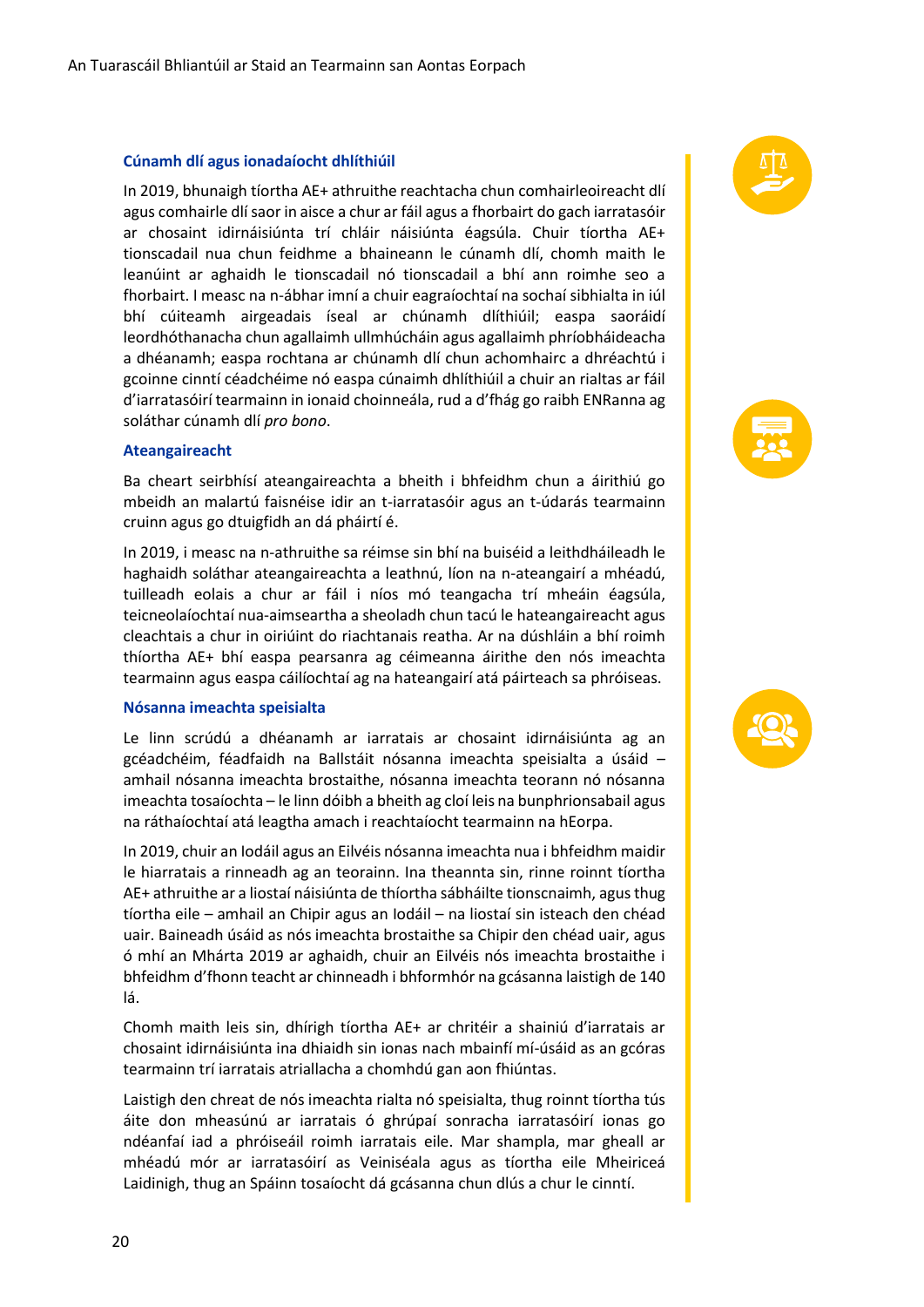



#### **Nósanna imeachta ag an gcéadchéim**

Chun éifeachtúlacht phróiseáil na n-iarratas a fheabhsú agus chun amanna próiseála a laghdú ag an gcéad chéim, chuir tíortha AE+ leasuithe reachtacha, athruithe institiúideacha, bearta praiticiúla agus modhanna nua oibre chun feidhme. Áirítear ar na dúshláin a tharraing eagraíochtaí na sochaí sibhialta anuas nósanna imeachta ag an gcéadchéim a bhí thar a bheith fada go fóill, ar nósanna iad a chuaigh thar theorainneacha dlíthiúla go minic.

#### **Glacadh le hiarratasóirí ar chosaint idirnáisiúnta**

Dhírigh tíortha AE+ ar chur chun feidhme na n-athruithe suntasacha a tugadh isteach in 2018 maidir le nósanna imeachta glactha náisiúnta a eagrú. Rinne roinnt tíortha mionchoigeartú ar a gcreataí institiúideacha chun an próiseas cur chun feidhme a éascú, agus lean tíortha eile de bheith ag iarraidh cur leis an gcóiríocht don líon méadaithe iarratasóirí. Rinne roinnt tíortha a gcumas glactha a dhíscálú.

Chun feabhas a chur ar choinníollacha glactha, bhunaigh roinnt tíortha treoirlínte, cuireadh monatóireacht chun feidhme, tháinig méadú ar mhaoiniú agus thug siad faoi chleachtaí ionsamhlúcháin.

Bhí roinnt tionscnamh le linn na bliana dírithe ar thréimhse, raon feidhme agus coinníollacha na teidlíochta ar choinníollacha ábhartha glactha a athrú do ghrúpaí áirithe iarratasóirí. Tugadh faoi thionscnaimh freisin chun aghaidh a thabhairt ar iompraíocht shuaiteach agus chun sábháilteacht a áirithiú ag saoráidí glactha. Bhí na cúirteanna an-ghníomhach maidir le dul i ngleic le heasnaimh i gcórais ghlactha náisiúnta, lena n-áirítear athbhreithniú a dhéanamh ar chaighdeáin ghlactha thar theorainneacha náisiúnta i gcomhthéacs aistrithe Bhaile Átha Cliath.

Mar sin féin, shainaithin UNHCR agus eagraíochtaí na sochaí sibhialta easnaimh maidir le rochtain ar thithíocht, ar chúram sláinte agus ar oideachas do leanaí agus don óige.

#### **Coinneáil**

Thug tíortha AE+ reachtaíocht nó leasuithe nua isteach chun forais choinneála agus roghanna eile ar choinneáil a shainiú nó a mhionsaothrú tuilleadh i gcomhthéacs na nósanna imeachta tearmainn agus fillte araon. Tugadh aghaidh sa reachtaíocht ar shaincheisteanna a bhain le hiarratasóirí neamhchomhoibríocha; iarratasóirí ar bagairt nó contúirt iad do shlándáil náisiúnta na tíre óstaí; cásanna d'iompar suaiteach nó ionsaitheach; agus an riosca éalaithe. Ina theannta sin, rinneadh coinneáil a nascadh tuilleadh le dlús a chur le nósanna imeachta tearmainn agus le filleadh a fhorfheidhmiú.

Tugadh faoi deara freisin, i roinnt tíortha go raibh iarracht á déanamh beartais a aistriú i dtreo roghanna eile ar choinneáil a aithint. Díreach mar a tharla in 2018, chuir eagraíochtaí na sochaí sibhialta imní in iúl i roinnt tíortha nuair a cuireadh reachtaíocht tearmainn AE chun feidhme go mícheart i ndáil le hiarratasóirí tearmainn a choinneáil agus cosaintí laistigh den nós imeachta coinneála. Lean an Chúirt Eorpach um Chearta an Duine (ECHR) de bheith gníomhach maidir le hathbhreithniú a dhéanamh ar chleachtais agus ar choinníollacha coinneála, agus cearta na n-iarratasóirí a shoiléiriú ag an am céanna.

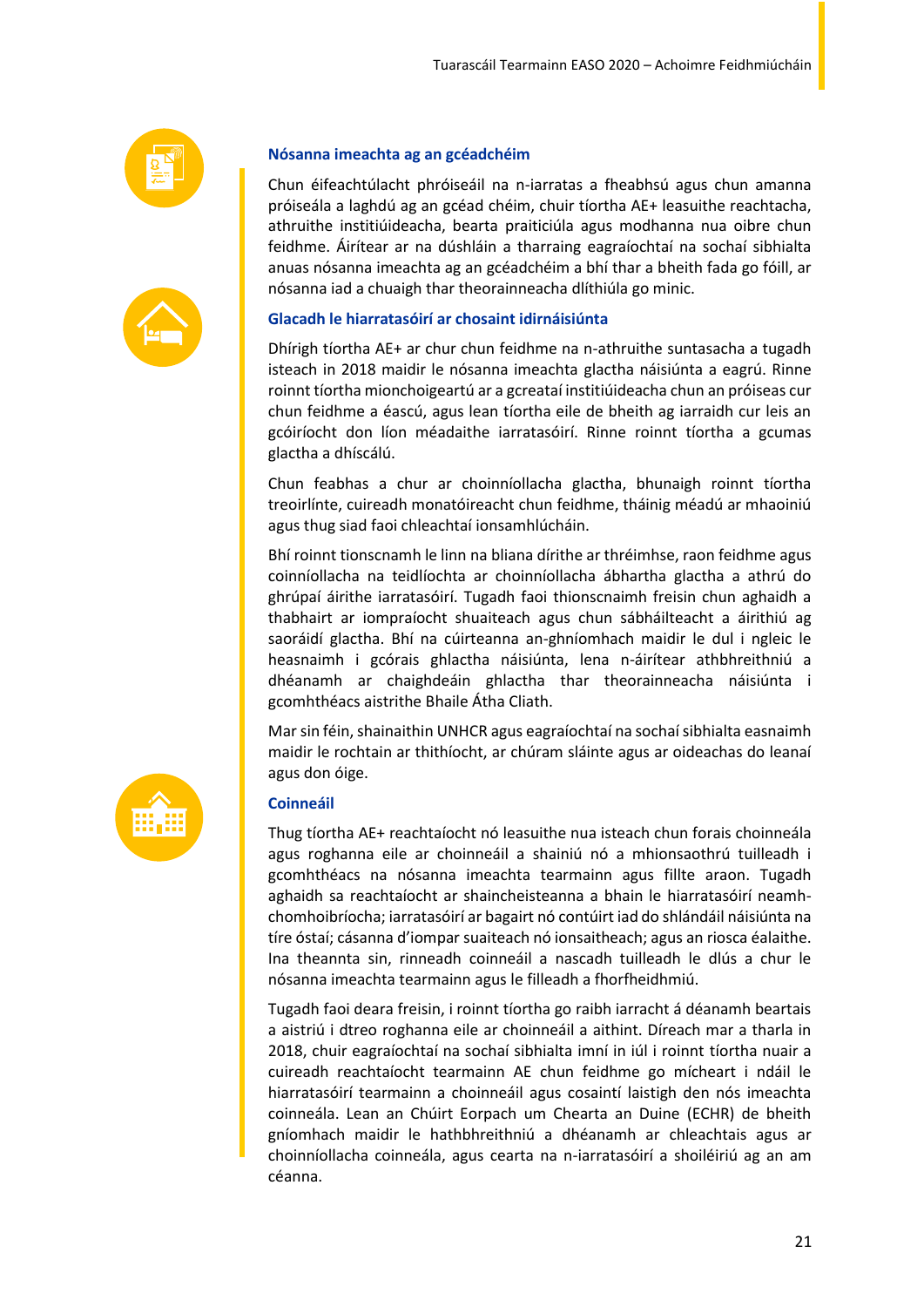#### **Nósanna imeachta ag an dara céim**

Áiríodh i measc na bpríomhréimsí forbartha in 2019 éifeacht fionraíochta achomharc i gcoinne cinntí céadchéime; athruithe maidir le teorainneacha ama le haghaidh achomharc; athstruchtúrú institiúideach chun an t-údarás atá freagrach as achomhairc a shainiú; coimircí a bhunú d'iarratasóirí; agus bearta chun éifeachtúlacht nósanna imeachta dara céime a fheabhsú, lena n-áirítear teicneolaíochtaí nua a úsáid.

Tríd is tríd, dhá ghné shuntasacha maidir le nósanna imeachta ag an dara céim in 2019 fós ba ea riaráiste na gcásanna achomhairc agus fad na n-imeachtaí, agus bhunaigh roinnt tíortha AE+ bearta chun líon na n-achomharc atá ar feitheamh a laghdú. Ós rud é go raibh líon suntasach de na cinntí ar feitheamh ag an dara céim, bhí deis ag cúirteanna agus binsí, trína gcinntí, cur i bhfeidhm praiticiúil an nós imeachta tearmainn agus réimsí eile de CET a mhúnlú tuilleadh.

#### **Faisnéis faoin tír thionscnaimh**

Mar gheall ar líon mór iarratasóirí ar chosaint idirnáisiúnta ó thíortha tionscnaimh éagsúla le blianta beaga anuas, tá bearta nithiúla glactha ag tíortha AE+ chun feabhas a chur ar raon agus ar cháilíocht na faisnéise a chuirtear ar fáil faoi thír thionscnaimh.

In 2019, neartaíodh comhoibriú agus comhroinnt saineolais i measc thíortha AE+, obair a bhíonn á comhordú ag EASO trí líonraí speisialaithe go minic. Ina theannta sin, d'infheistigh go leor tíortha in oiliúint foirne ar mhodheolaíocht taighde ar Thíortha Tionscnaimh, agus bhí misin aimsithe fíoras fós ina bpríomhuirlis chun faisnéis a bhailiú agus chun eolas mionsonraithe a thiomsú faoin staid i dtíortha tionscnaimh nó idirthurais go háirithe.

Áiríodh ar na dúshláin i réimse na dTíortha Tionscnaimh an easpa foinsí i dteangacha náisiúnta, easpa eolais mhionsonraithe maidir le roinnt tíortha tionscnaimh nó próifílí iarratasóirí, agus an deacracht a bhaineann le rochtain a fháil ar fhaisnéis nuashonraithe faoi thíortha ina dtagann athrú tapa ar chúrsaí.

#### **Daoine gan stát**

Is dhá chatagóir ar leith iad daoine gan stát agus tairbhithe de chosaint idirnáisiúnta sa dlí idirnáisiúnta, ach d'fhéadfaí glacadh le duine mar thairbhí de chosaint idirnáisiúnta agus mar dhuine gan stát araon. I gcomhthéacs an tearmainn, d'fhéadfadh daoine gan stát difear a dhéanamh don phróiseas cinnteoireachta maidir le hiarratas ar chosaint, agus do na coimircí nós imeachta.

Ghlac roinnt tíortha AE+ céimeanna i dtreo aghaidh a thabhairt ar an duine gan stát in 2019, lena n-áirítear aontú ionstraimí dlíthiúla idirnáisiúnta ábhartha, nósanna imeachta tiomnaithe chun cinneadh a dhéanamh i leith daoine gan stát a bhunú, rochtain ar shaoránacht tráth breithe a éascú, rochtain ar eadóirseacht a éascú, ábhar na cosanta do dhaoine gan stát a fheabhsú, dlús a chur leis an bpróiseas chun daoine gan stát a chinneadh, agus foráil a dhéanamh maidir le bailiú sonraí daonáirimh faoi dhaoine gan stát. Mar sin féin, tá an chuma ar an scéal go bhfuil dúshláin fós le sárú ag daoine gan stát ag céimeanna éagsúla den nós imeachta tearmainn, idir rochtain ar choinneáil agus fhilleadh.





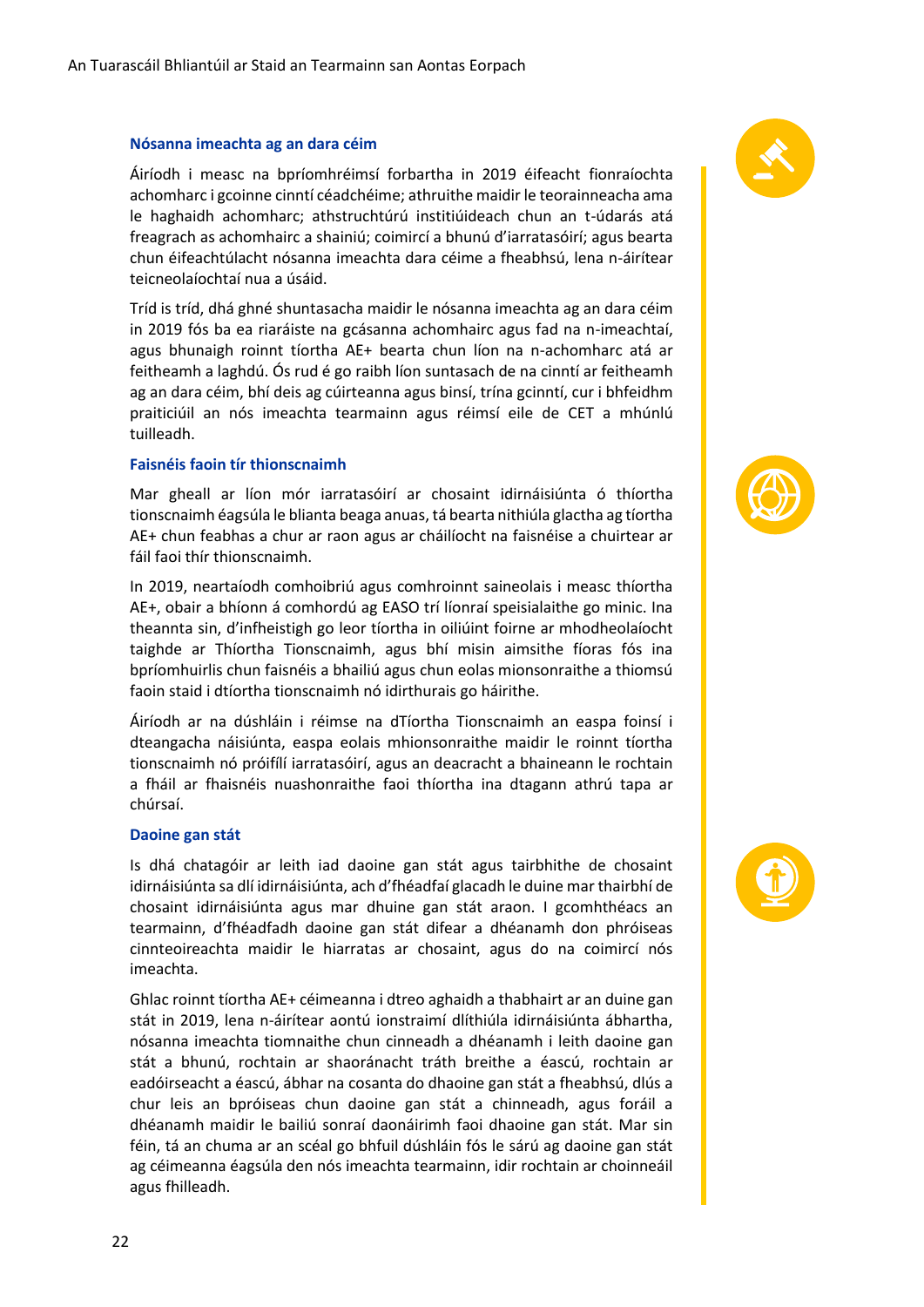

#### **Inneachar na cosanta**

Is féidir le daoine a bhfuil cineál cosanta idirnáisiúnta ceadaithe dóibh i dtír AE+ leas a bhaint as cearta agus sochair éagsúla. Bhí forbairtí éagsúla i reachtaíocht, i mbeartais agus i gcleachtas maidir le hinneachar na cosanta ar fud thíortha AE+ in 2019, agus dá bhrí sin, bhí sé deacair treochtaí ginearálta a shainaithint.

De ghnáth, dhéileáil tionscnaimh le riachtanais ar leith i ngach tír, agus bhí siad curtha in oiriúint do phróifílí sonracha na dtairbhithe sna tíortha sin. Bhain go leor forbairtí le linn na bliana le straitéisí náisiúnta lánpháirtíochta go ginearálta agus le stádas cosanta a athbhreithniú, a scor agus a chúlghairm.

Thug roinnt tionscnamh reachtach aghaidh ar raon feidhme na teidlíochta ar athaontú teaghlaigh agus ar na critéir chun teaghlaigh a athaontú, agus d'fhorbair roinnt tíortha bearta cuimsitheacha chun rannpháirtíocht náisiúnach tríú tír i margadh an tsaothair a mhéadú.

#### **Filleadh iar-iarratasóirí**

In 2019 lean tíortha AE+ lena n-iarrachtaí chun leigheas a shainaithint le haghaidh filleadh éifeachtach daoine nach raibh aon cheart acu fanacht san Aontas Eorpach, lena n-áirítear iar-iarratasóirí ar chosaint idirnáisiúnta. Ina *Anailís Bhliantúil Riosca i gcomhair 2020*, thug Frontex le fios go raibh líon na gcinntí maidir le filleadh a eisíodh in 2019 i bhfad níos mó ná líon na bhfilltí éifeachtacha a rinneadh sa bhliain chéanna.

Sa chomhthéacs sin, bhí sé mar aidhm ag roinnt leasuithe reachtacha a thug tíortha AE+ isteach filleadh a éascú trí oibleagáidí breise comhair, deireadh a chur le héifeacht fionraíochta na n-achomharc i gcoinne chinntí um fhilleadh, deiseanna coinneála a mhéadú agus nósanna imeachta maidir le filleadh a bhrostú.

Tugadh isteach bearta praiticiúla, lena n-áirítear treoirlínte nua agus socruithe teicniúla, chun aghaidh a thabhairt ar dhúshláin shonracha, amhail mí-úsáid tacaíochta airgeadais chun filleadh agus an baol éalaithe tar éis cinneadh diúltach a eisiúint. Ina theannta sin, sheol agus chuir tíortha AE+ tionscadail chun feidhme a bhfuil sé mar aidhm leo feabhas a chur ar cháilíocht an phróisis um fhilleadh agus cearta bunúsacha a urramú ag an am céanna. Chomh maith leis sin, leanadh leis na hiarrachtaí cainéil a sholáthar le haghaidh filleadh deonach cuidithe iar-iarratasóirí.

#### **Cláir athlonnaithe agus ligean isteach daonnúil**

I rith 2019, rinne tíortha AE+ dul chun cinn chun an sprioc 50 000 imirceach a athshocrú a bhaint amach, mar a beartaíodh sna moltaí ón gCoimisiún Eorpach ó 2017 faoi dhara [Scéim Athlonnaithe an Aontais Eorpaigh.](https://ec.europa.eu/home-affairs/sites/homeaffairs/files/what-we-do/policies/european-agenda-migration/201912_delivering-on-resettlement.pdf)

In 2019, tháinig tuairim is 30 700 duine chun na hEorpa trí athlonnú, 8% níos mó ná 2018. Mar a tharla le trí bliana anuas, ba Siriaigh iad beagnach dhá thrian de na daoine athlonnaithe. Ag freagairt do ghairm a rinne an Coimisiún Eorpach, gheall tíortha AE+ 29 500 áit athlonnaithe eile a chur ar fáil don bhliain 2020.



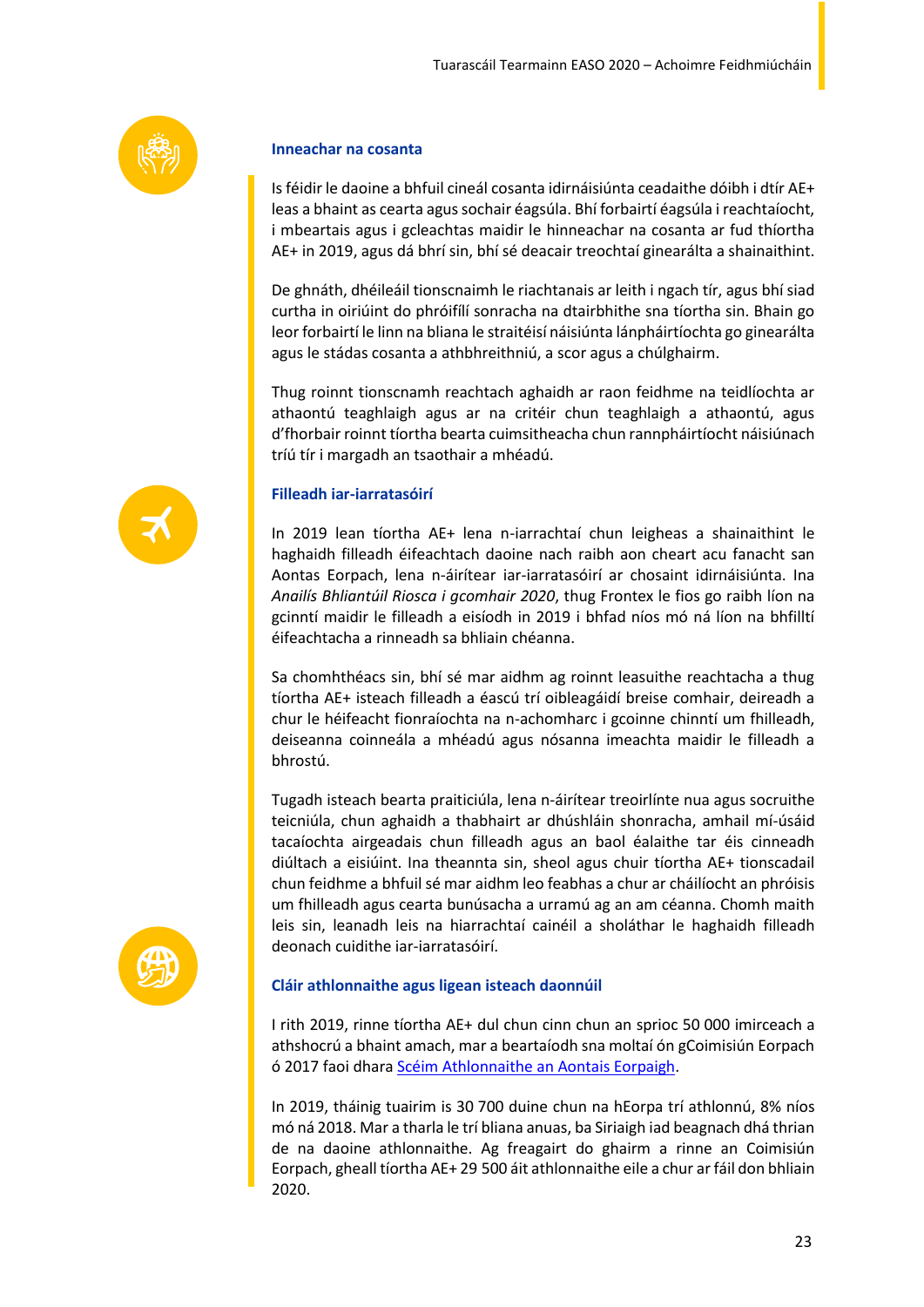**Príomhchéimeanna an nós imeachta** 



*Foinse: EASO*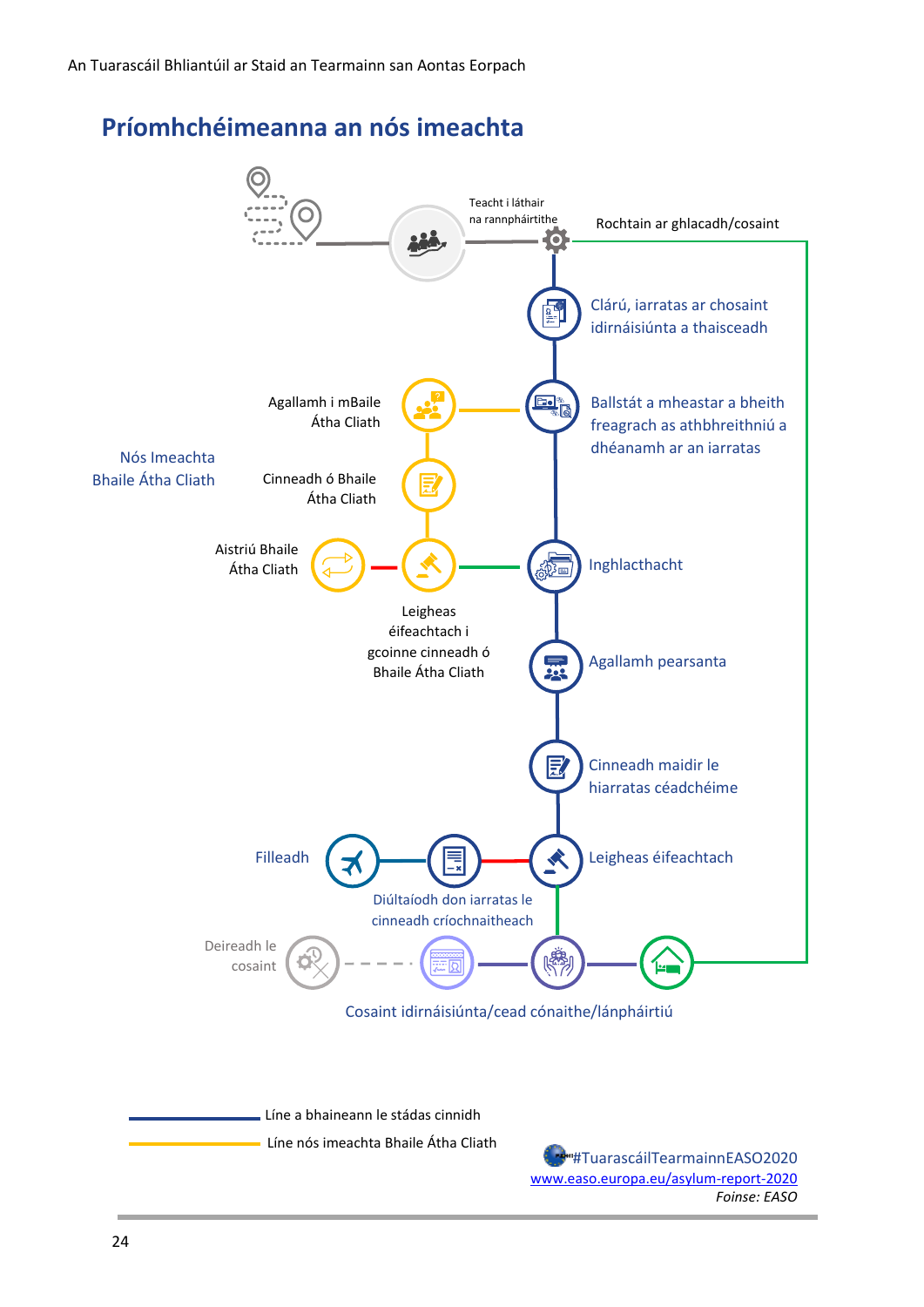## **Conclúidí**

In 2019, tháinig méadú ar líon na n-iarratas ar chosaint idirnáisiúnta san Eoraip ón gcead uair ó 2015 i leith. Sa chomhthéacs sin, lean tíortha AE+ lena n-iarrachtaí chun a gcórais tearmainn a chalabrú tuilleadh agus chun réitigh ar chosaint idirnáisiúnta a fheabhsú, ag cur le tionscnaimh a tugadh isteach sna blianta roimhe sin.

Mar a leagadh amach sa tuarascáil, bhí an méid seo a leanas i measc na mórfhorbairtí:

- Tá riaráiste na n-iarratas ar chosaint idirnáisiúnta fós ag feitheamh ar chinneadh i bhfad níos airde i gcomparáid leis an leibhéal a bhí ann roimh 2015, rud a léiríonn an brú méadaithe atá ar chórais tearmainn agus ghlactha AE+ atá fós ag feidhmiú.
- Tharraing gluaiseachtaí tánaisteacha iarratasóirí níos mó airde i measc thíortha AE+ agus cuireadh leis na díospóireachtaí faoi fheidhmiú reatha nós imeachta Bhaile Átha Cliath.
- Lean tíortha AE+ ag cur béime ar chlárú agus ar bhailiú tapa faisnéis mhionsonraithe ó iarratasóirí ag luathchéimeanna an nós imeachta tearmainn chun idirdhealú níos éifeachtúla a dhéanamh idir na daoine a bhfuil cosaint de dhíth orthu agus na daoine a dtreorófar dóibh filleadh. Tharla an méid sin taobh le bearta chun nósanna imeachta teorann a fheabhsú.
- Mhéadaigh na hiarrachtaí ar fud thíortha AE+ chun tacú le riachtanais iarratasóirí atá leochaileach, ó shainaithint luath agus coimircí nós imeachta a sholáthar go dtí saoráidí speisialaithe glactha a fheabhsú agus ábhair faisnéise saincheaptha a fhorbairt go háirithe d'iarratasóirí ar mionaoisigh neamhthionlactha iad.
- Agus líon mór cásanna ar feitheamh ag an dara céim, lean cúirteanna agus binsí de ról tábhachtach a bheith acu maidir le cur i bhfeidhm praiticiúil fhorálacha an acquis tearmainn Eorpaigh a mhúnlú.
	- Ainneoin iarrachtaí leanúnacha a bheith á ndéanamh ag tíortha AE+ chun réitigh a shainaithint le haghaidh filleadh éifeachtach daoine nach raibh aon cheart acu fanacht san Aontas Eorpach, lena n-áirítear iar-iarratasóirí ar chosaint idirnáisiúnta, bhí líon na bhfilltí iarbhíre i bhfad níos ísle ná líon na gcinntí maidir le filleadh.
	- In éagmais dul chun cinn suntasach reachtach chun pacáiste athchóirithe CET a ghlacadh, rinneadh obair mhór i gcur chun feidhme beartais agus i gcomhar praiticiúil i réimse an tearmainn i measc thíortha AE+.
	- Bhí díospóireacht phoiblí dírithe ar cheisteanna bunúsacha maidir le teorainneachta seachtracha an Aontais Eorpaigh, go háirithe i ndáil le hoibríochtaí cuardaigh agus tarrthála sa Mheánmhuir, díbhordáil agus athlonnú sábháilte imirceach sábháilte. Chuir an méadú ar shreabhadh imirce feadh bhealach na Meánmhara Thoir leis an mbrú a bhí ann cheana ar chórais tearmainn na mBallstát sa réigiún. Chun cuidiú le Ballstáit túslíne feadh bhealaí na Meánmhara Láir agus Thoir, in 2019 chuir EASO feabhas ar, agus nuair ba ghá, leathnaigh sí an tacaíocht oibríochtúil a bhí á cur ar fáil aici don Chipir, don Ghréig, don Iodáil agus do Mhálta.

Leagann na treochtaí a sonraíodh i d*Tuarascáil Tearmainn EASO 2020* síos an cúlra don bhliain reatha. Ina theannta sin, beidh ról ríthábhachtach ag an ráig dhomhanda nua COVID-19 i bhforbairtí a bhaineann le tearmann a mhúnlú trí aird a tharraingt ar an ngá atá le cur chuige nuálach chun urraim iomlán a áirithiú don cheart chun tearmainn. Agus an Comhaontú Nua um Imirce agus Tearmann á dhréachtú faoi láthair, d'fhéadfadh ceachtanna foghlamtha ó phaindéim COVID-19 a bheith luachmhar chomh fada is a bhaineann le nósanna imeachta tearmainn i dtíortha AE+ a nuachóiriú agus a fheabhsú.